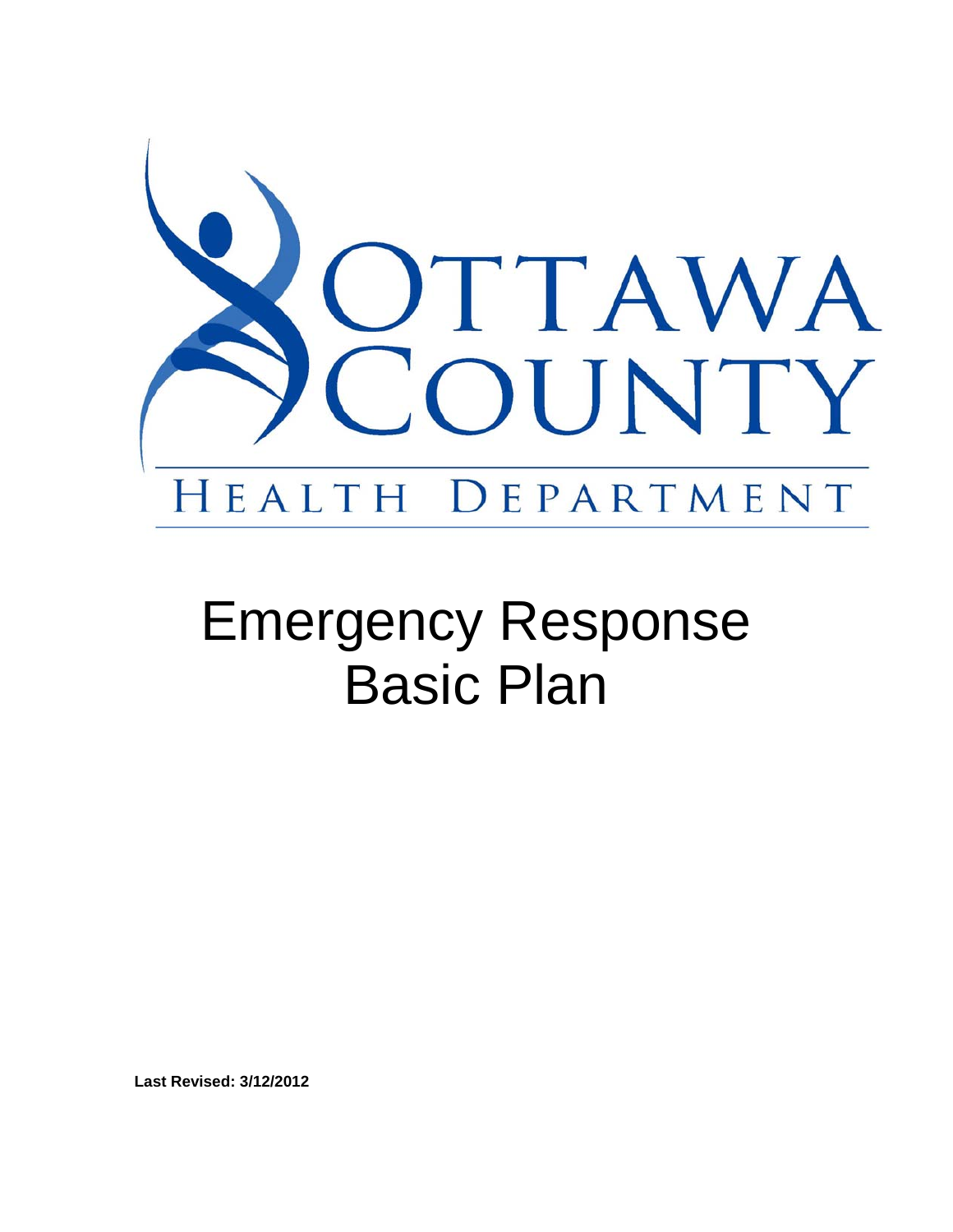#### **PRIVACY STATEMENT**

The disclosure of information in this plan could compromise the security of essential equipment, personnel, services, and systems of the Ottawa County Health Department (OCHD), or the many partners required to carry out essential emergency responsibilities throughout the county. Distribution of this Basic Emergency Response Plan in its entirety is limited to those who need to know the information in order to successfully activate and implement the plan. They are listed in the plan under "Distribution List." Portions of this plan contain information that may raise personal privacy or other security concerns, and those portions may be exempt from mandatory disclosure and may be considered secure documents. See ORC 149.433.

Any decision to disclose information in this plan outside Ottawa County Health Department or to withhold information in this plan from a requester must be coordinated, in writing, with the Ottawa County Health Department.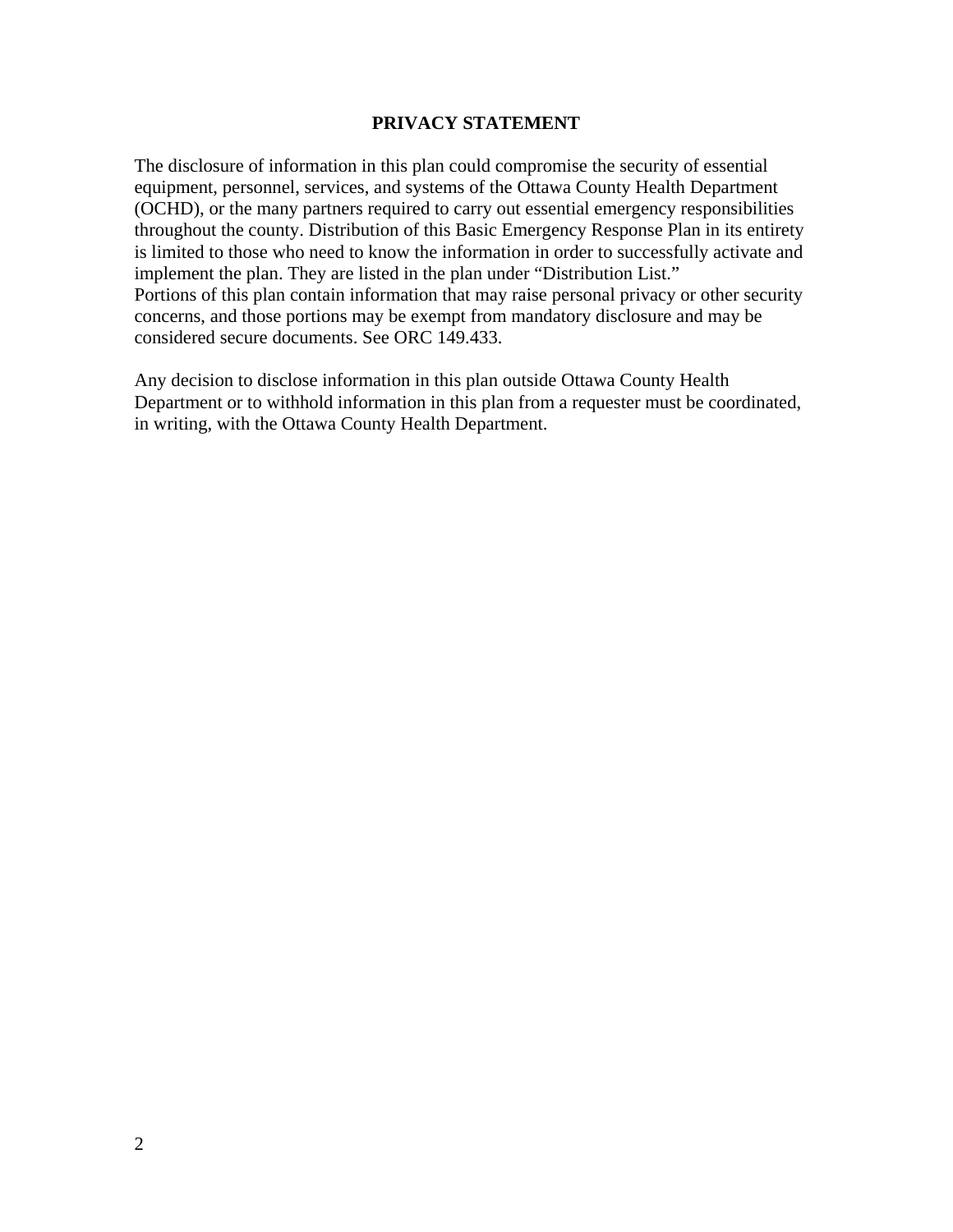# **RECORD OF CHANGES**

| Date of<br><b>Change</b> | <b>Person</b><br>Responsible<br>for Change | <b>Summary of</b><br><b>Change Made</b>                            | <b>Location of</b><br><b>Change</b> | <b>Health</b><br><b>Commissioner</b><br><b>Signature</b> | <b>Date</b> |
|--------------------------|--------------------------------------------|--------------------------------------------------------------------|-------------------------------------|----------------------------------------------------------|-------------|
| 3/12/2012                | Jim Greer                                  | Update of entire<br>plan and<br>Emergency<br>Support<br>Functions. | Throughout<br>entire plan           |                                                          |             |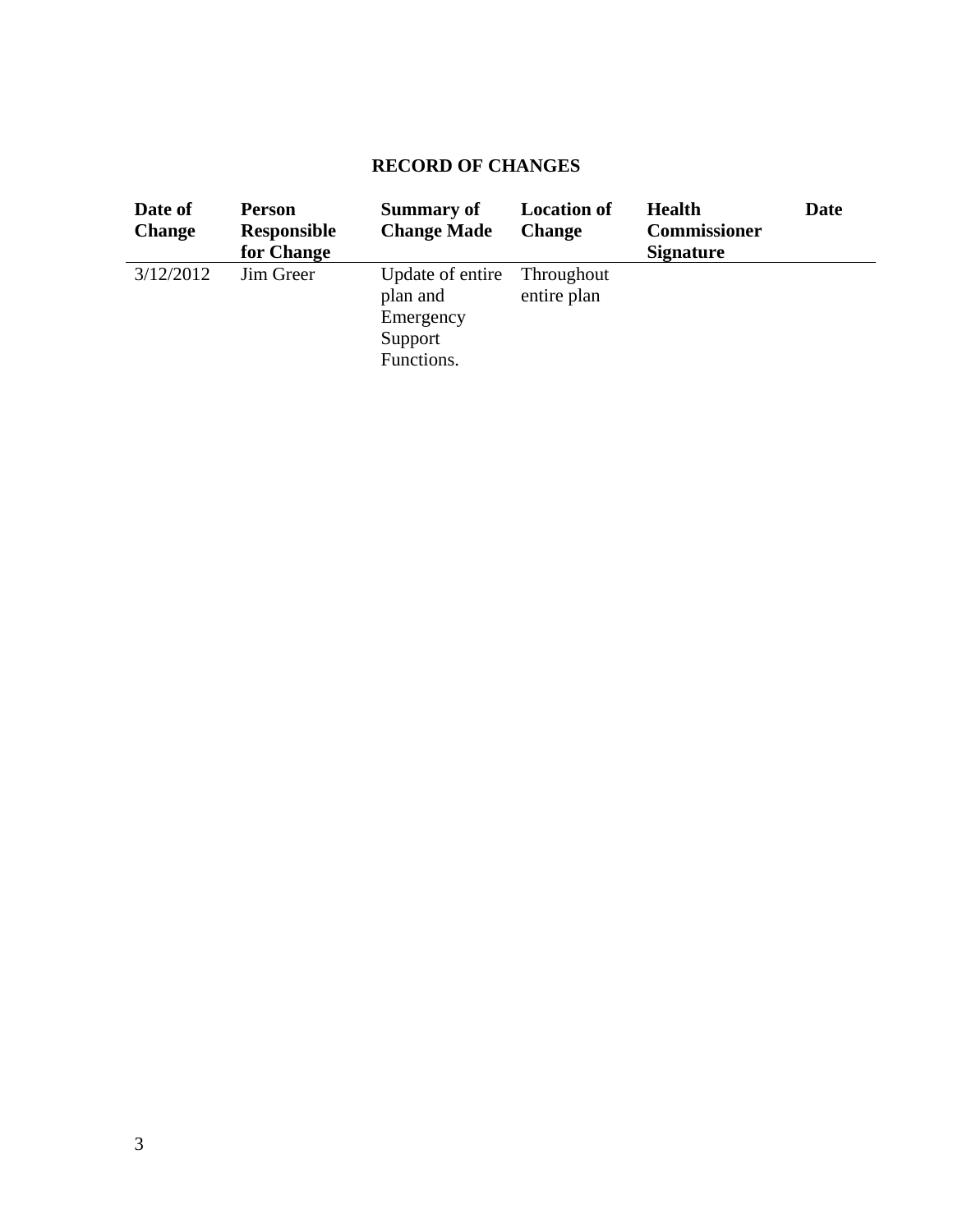# **PLAN DISTRIBUTION**

The original copy of this plan and supporting plans, annexes, appendices and Suggested Operating Guidelines (SOG) will be stored in the Health Commissioner and Emergency Preparedness Coordinator's offices. Sections of this plan and associated documents will be provided upon request of the Ottawa County Health Department.

## **DISTRIBUTION LIST**

## **MARCH 2012**

**COUNTY COPY # AGENCY**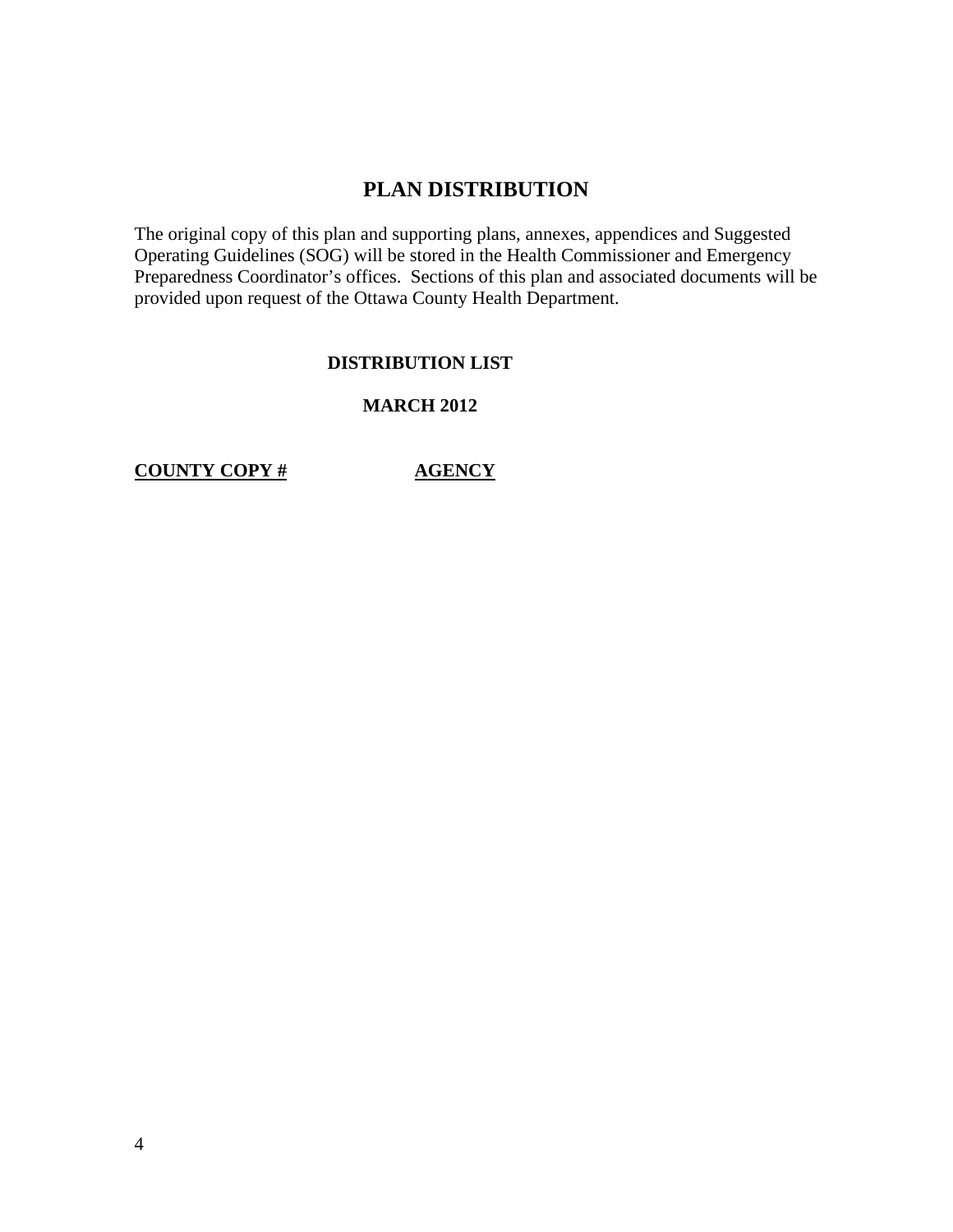# **INSTRUCTIONS FOR PLAN USE**

This basic plan includes by reference, additional plans, annexes, appendices, attachments and suggested operating guidelines, and documents which, taken together, comprise the Ottawa County Health Department Emergency Response Basic Plan.

In order to execute this plan effectively and mobilize the available resources, all implementing personnel must have knowledge of the procedures set forth in this plan and be trained in its use. All response personnel must be fully apprised of all of the possible hazard effects, understand how these effects would impact on local operations, and know what their tasks are during the resulting emergency.

**BASIC PLAN:** The basic plan is a relatively broad conceptual framework and describes the approach to an integrated emergency operations system. It relates information relevant to the whole plan. It explains the concept of operation for emergency management in this county and describes the organization and responsibilities for emergency planning and operations.

 **FUNCTIONAL ANNEXES:** The functional annexes are components of the plan that contain information on specific functional responsibilities, tasks and operation actions that pertain to the function being covered. They are action-oriented and written to guide personnel charged with execution of the plan. The paragraphs are entitled the same as the ten paragraphs of the Basic Plan.

**INCIDENT APPENDICIES:** The incident annexes are hazard specific. They are required when the subject of an annex requires operational procedures prior to or during an occurrence that must be implemented differently because of its unique aspect (i.e., an evacuation plan for a hazardous materials incident would be different from crisis relocation in an attack-related situation). Hazard-specific annexes (i.e., tornado) are used to address each such hazard that has unique operational procedures (i.e., a slow-building emergency such as flood would require different increased readiness procedures and alert and warning actions than those hazards that happen without predictability).

 **ATTACHMENTS:** Plan attachments consist of information, such as the Glossary and Acronyms, that help to clarify plan materials. Other attachments, such as the example Local Emergency Proclamation and After Action Report Form, are documents which will be utilized during plan implementation.

**SUGGESTED OPERATING GUIDELINES:** Suggested Operating Guidelines (SOGs): are a set of organizational guidelines that establish a suggested course of action during an emergency event as well as during non-emergency duties.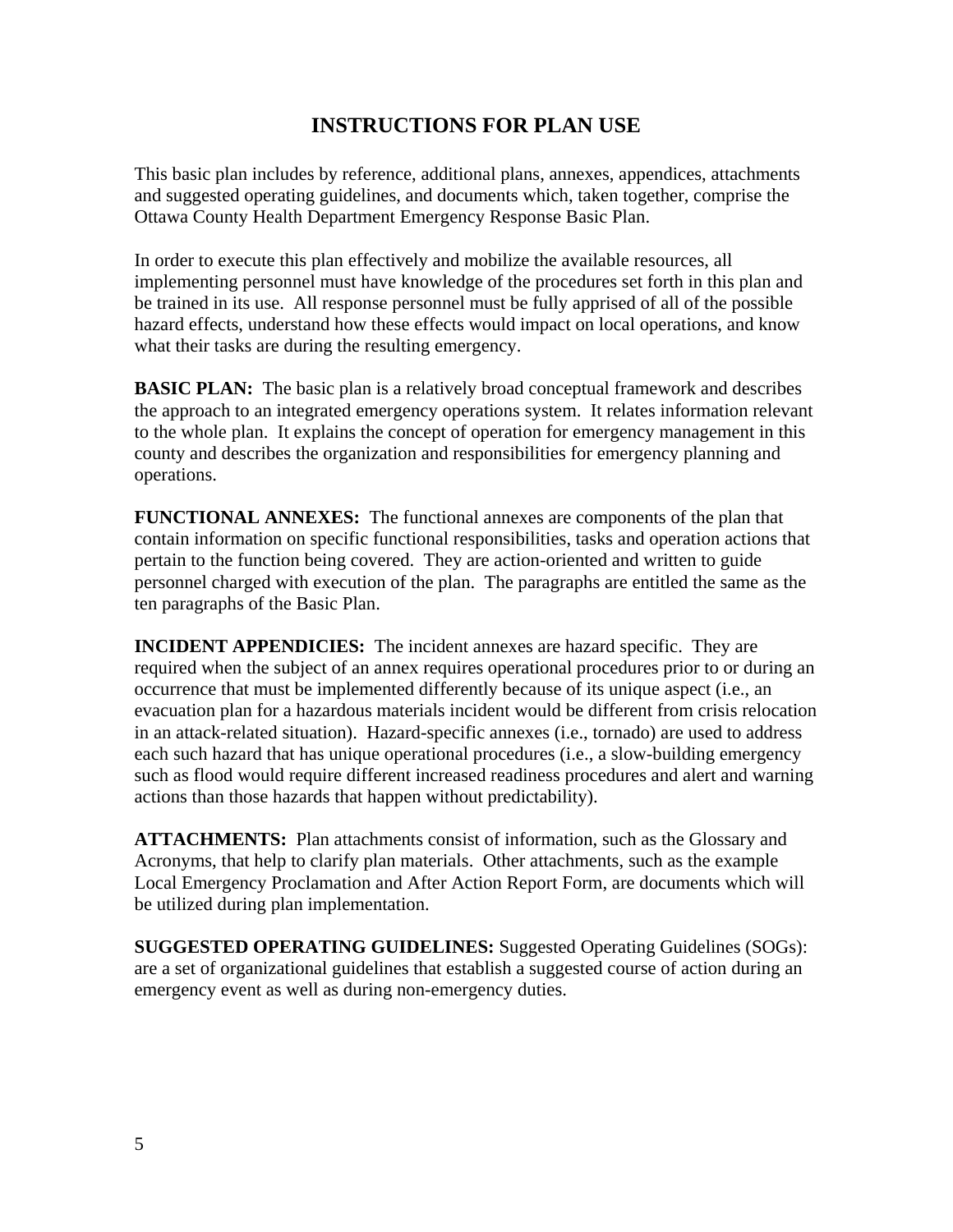# **Acronyms**

| <b>AAR/IP</b>  | After Action Report/Improvement Plan                     |  |  |  |  |
|----------------|----------------------------------------------------------|--|--|--|--|
| <b>ARC</b>     | <b>American Red Cross</b>                                |  |  |  |  |
| <b>ARDS</b>    | <b>Acute Respiratory Distress Syndrome</b>               |  |  |  |  |
| <b>BAT</b>     | <b>Best Available Technology</b>                         |  |  |  |  |
| <b>BOH</b>     | <b>Board of Health</b>                                   |  |  |  |  |
| <b>CDC</b>     | <b>Centers for Disease Control and Prevention</b>        |  |  |  |  |
| <b>CISM</b>    | <b>Critical Incident Stress Management</b>               |  |  |  |  |
| <b>COOP</b>    | <b>Continuity of Operations Plan</b>                     |  |  |  |  |
| <b>DEH</b>     | Director of Environmental Health                         |  |  |  |  |
| <b>DOC</b>     | <b>Department Operations Center</b>                      |  |  |  |  |
| <b>DON</b>     | Director of Nursing                                      |  |  |  |  |
| EAP            | <b>Employee Assistance Program</b>                       |  |  |  |  |
| <b>EMA</b>     | <b>Emergency Management Agency</b>                       |  |  |  |  |
| EOC            | <b>Emergency Operations Center</b>                       |  |  |  |  |
| EOP            | <b>Emergency Operations Plan</b>                         |  |  |  |  |
| EPI            | Epidemiologist                                           |  |  |  |  |
| <b>EPC</b>     | <b>Emergency Planning Coordinator</b>                    |  |  |  |  |
| <b>ERP</b>     | <b>Emergency Response Plan</b>                           |  |  |  |  |
| <b>ESF</b>     | <b>Emergency Support Function</b>                        |  |  |  |  |
| <b>FEMA</b>    | <b>Federal Emergency Management Agency</b>               |  |  |  |  |
| <b>HAN</b>     | <b>Health Alert Network</b>                              |  |  |  |  |
| HC             | <b>Health Commissioner</b>                               |  |  |  |  |
| <b>HSEEP</b>   | Homeland Security Exercise Evaluation Program            |  |  |  |  |
| <b>ICP</b>     | <b>Infection Control Practitioner</b>                    |  |  |  |  |
| <b>ICS</b>     | <b>Incident Command System</b>                           |  |  |  |  |
| <b>IEMS</b>    | <b>Integrated Emergency Management System</b>            |  |  |  |  |
| IP             | <b>Improvement Plan</b>                                  |  |  |  |  |
| ILI            | <b>Influenza Like Illness</b>                            |  |  |  |  |
| <b>JAS</b>     | <b>Job Assignment Sheet</b>                              |  |  |  |  |
| <b>JIC</b>     | <b>Joint Information Center</b>                          |  |  |  |  |
| <b>JITT</b>    | <b>Just In Time Training</b>                             |  |  |  |  |
| <b>LHD</b>     | Local Health District/Department                         |  |  |  |  |
| <b>MARCS</b>   | Multi-Agency Radio Communications System                 |  |  |  |  |
| MOU            | Memorandum of Understanding                              |  |  |  |  |
| <b>NIMS</b>    | National Incident Management System                      |  |  |  |  |
| <b>NIOSH</b>   | National Institute for Occupational Safety and Health    |  |  |  |  |
| <b>NTAS</b>    | National Terrorism Advisory System                       |  |  |  |  |
| <b>NRC</b>     | <b>Nuclear Regulatory Commission</b>                     |  |  |  |  |
| <b>OCHD</b>    | <b>Ottawa County Health Department</b>                   |  |  |  |  |
| <b>OCHD OC</b> | <b>Ottawa County Health Department</b> Operations Center |  |  |  |  |
| ODH            | Ohio Department of Health                                |  |  |  |  |
| <b>ODRS</b>    | <b>Outbreak and Disease Reporting System</b>             |  |  |  |  |
| <b>OPHAN</b>   | Ohio Public Health Analysis Network                      |  |  |  |  |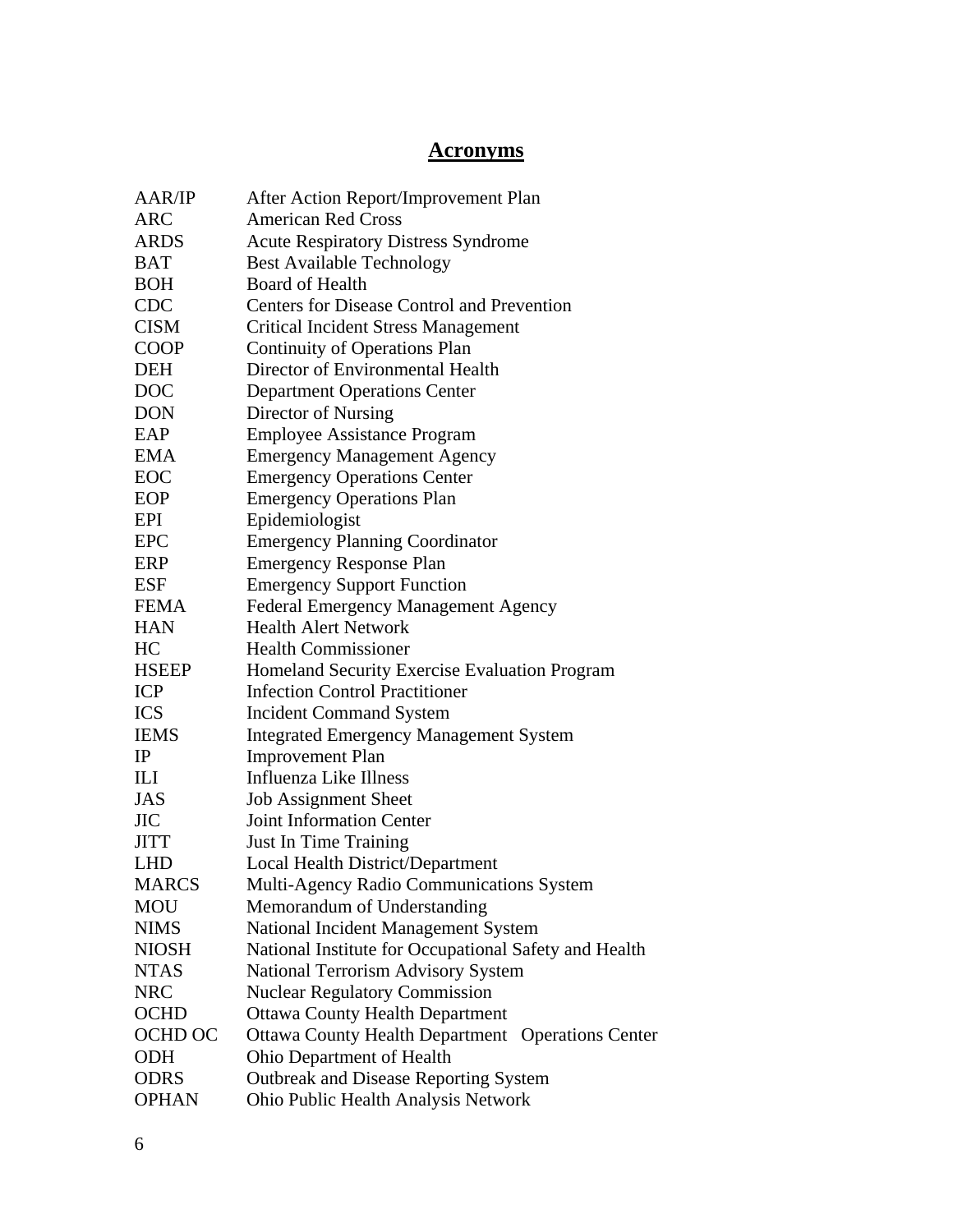# **Acronyms**

| <b>OPHCS</b> | <b>Ohio Public Health Communication System</b>     |
|--------------|----------------------------------------------------|
| <b>OTC</b>   | Over The Counter                                   |
| PH           | Public Health                                      |
| <b>PHEP</b>  | <b>Public Health Emergency Preparedness</b>        |
| POD          | Point of Distribution                              |
| PPE.         | Personal Protective Equipment                      |
| <b>RMRS</b>  | <b>Regional Medical Response System</b>            |
| <b>RODS</b>  | <b>Real-Time Outbreak and Disease Surveillance</b> |
| <b>RPA</b>   | <b>Respiratory Program Administrator</b>           |
| SARS         | Severe Acute Respiratory Syndrome                  |
| <b>SNS</b>   | <b>Strategic National Stockpile</b>                |
| SOG          | <b>Suggested Operating Guideline</b>               |
| <b>VMI</b>   | <b>Vendor Managed Inventory</b>                    |
| <b>WHO</b>   | World Health Organization                          |
| <b>WIC</b>   | Women Infant and Children                          |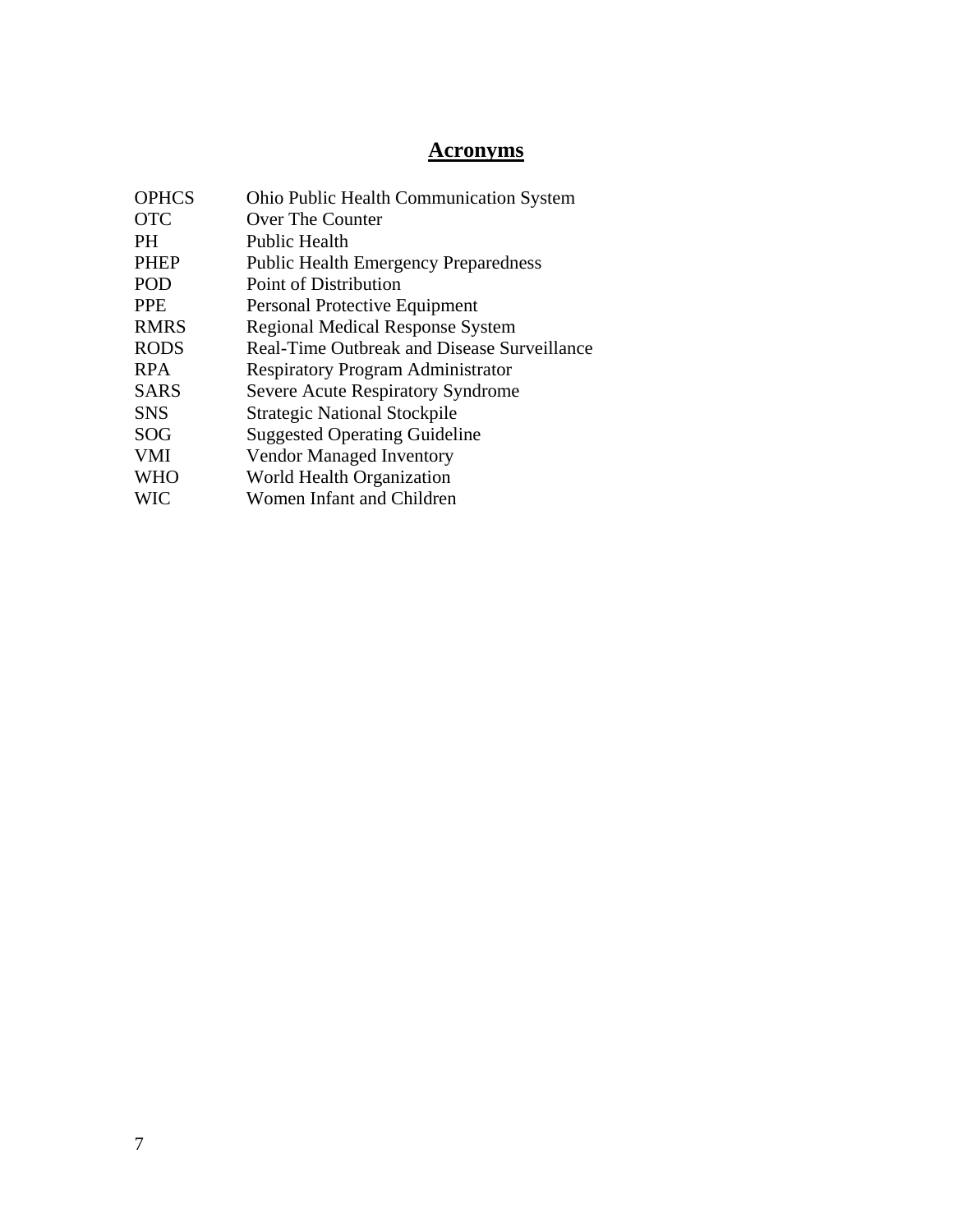# **TABLE OF CONTENTS**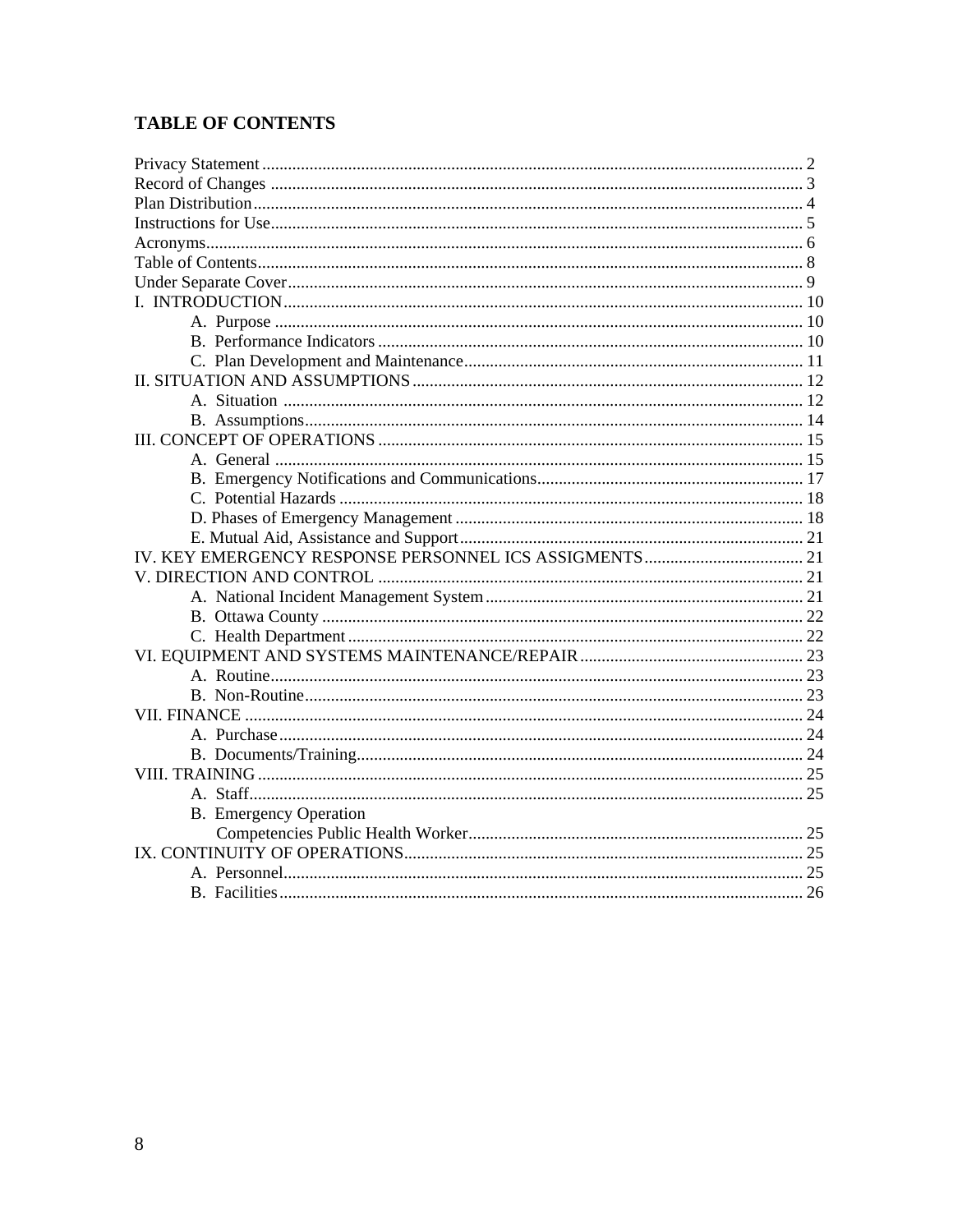## **UNDER SEPARATE COVER**

#### **Annex**

Related OCHD Plan Annexes

- 1. ANNEX A Direction and Control
- 2. ANNEX B Communications
- 3. ANNEX C Non-Pharmaceutical Interventions
- 4. ANNEX D Emergency Public Information and Warning
- 5. ANNEX E Community Preparedness
- 6. ANNEX F Emergency Operations Coordination
- 7. ANNEX G Public Health Surveillance and Epidemiological
- 8. ANNEX H Community Recovery
- 9. ANNEX I Medical Countermeasure Dispensing
- 10. ANNEX J Community Preparedness
- 11. ANNEX K Responder Safety and Health

#### **Appendices**

**Suggested Operating Guidelines (SOG)** 

#### **Plans**

- **Continuity of Operations Plan (COOP) for Maintenance of Essential Services**
- **Multi-Year Training and Exercise Plan**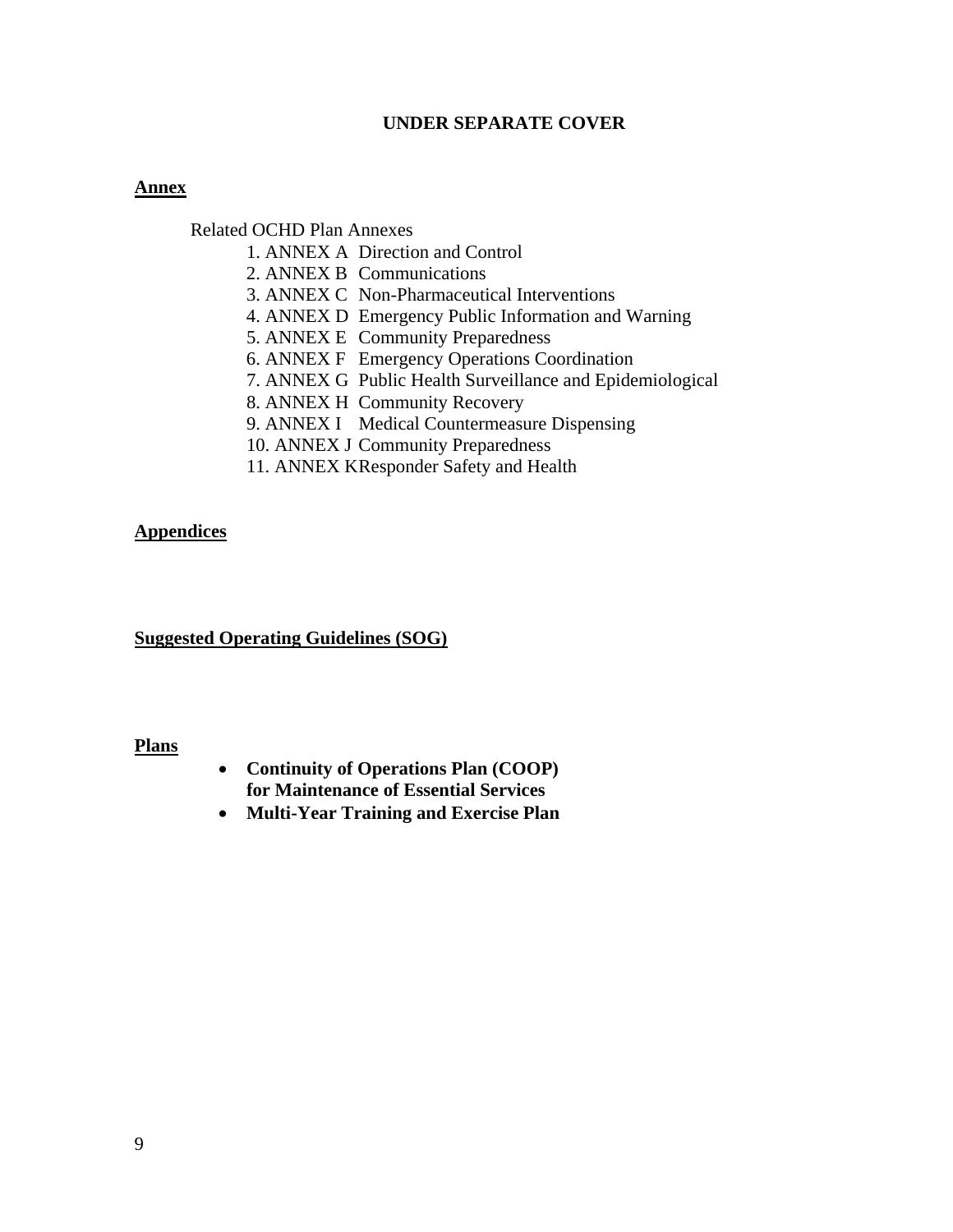# **OTTAWA COUNTY HEALTH DEPARTMENT EMERGENCY RESPONSE BASIC PLAN**

#### **I. INTRODUCTION**

The Ottawa County Health Department prepares for emergencies by developing emergency plans with local, regional and state partners. Those plans guide the response to public health emergencies. Emergency plans address tracking and controlling communicable disease, continuing normal health department operations, communicating with community leaders, the medical community and the public, and isolating or quarantining people carrying certain life-threatening infectious diseases.

#### **A**. **Purpose**

 The purpose of this plan is to develop emergency response planning to address potential public health risks identified in the OCHD Hazard Risk Analysis and Strategic Plans (Annex IV). The basic plan is an overview of the Ottawa County Health Department emergency response organization and policies. This plan shall be implemented and maintained as an overview of integrated emergency operations that result from public health emergencies or major disasters, whether natural or manmade. This plan predetermines, to the extent possible, actions to be taken by the OCHD and by cooperating governmental, and private organizations, to prevent avoidable disasters, and reduce the vulnerability of county residents to any disasters that may strike. This plan establishes capabilities for protecting citizens from the effects of disasters, to respond effectively to the actual occurrence of disasters and to provide for recovery in the aftermath of any emergency involving extensive damage or other debilitating influence on the normal pattern of life within the county.

 The Ottawa County Health Department is a countywide public health agency serving to meet the needs of the people in the event of an emergency. The Ottawa County Health Department has many legal and moral responsibilities as a part of their routine duties. Among these, is the responsibility to react to and assist with emergencies that could range from an isolated incident to a geographically limited situation to a communitywide, countywide or worldwide public health problem.

# **B. Performance Indicators**

 The Centers for Disease Control and Prevention (CDC) has identified emergency response competencies for all Public Health workers. These competencies state that all PH workers should be able to: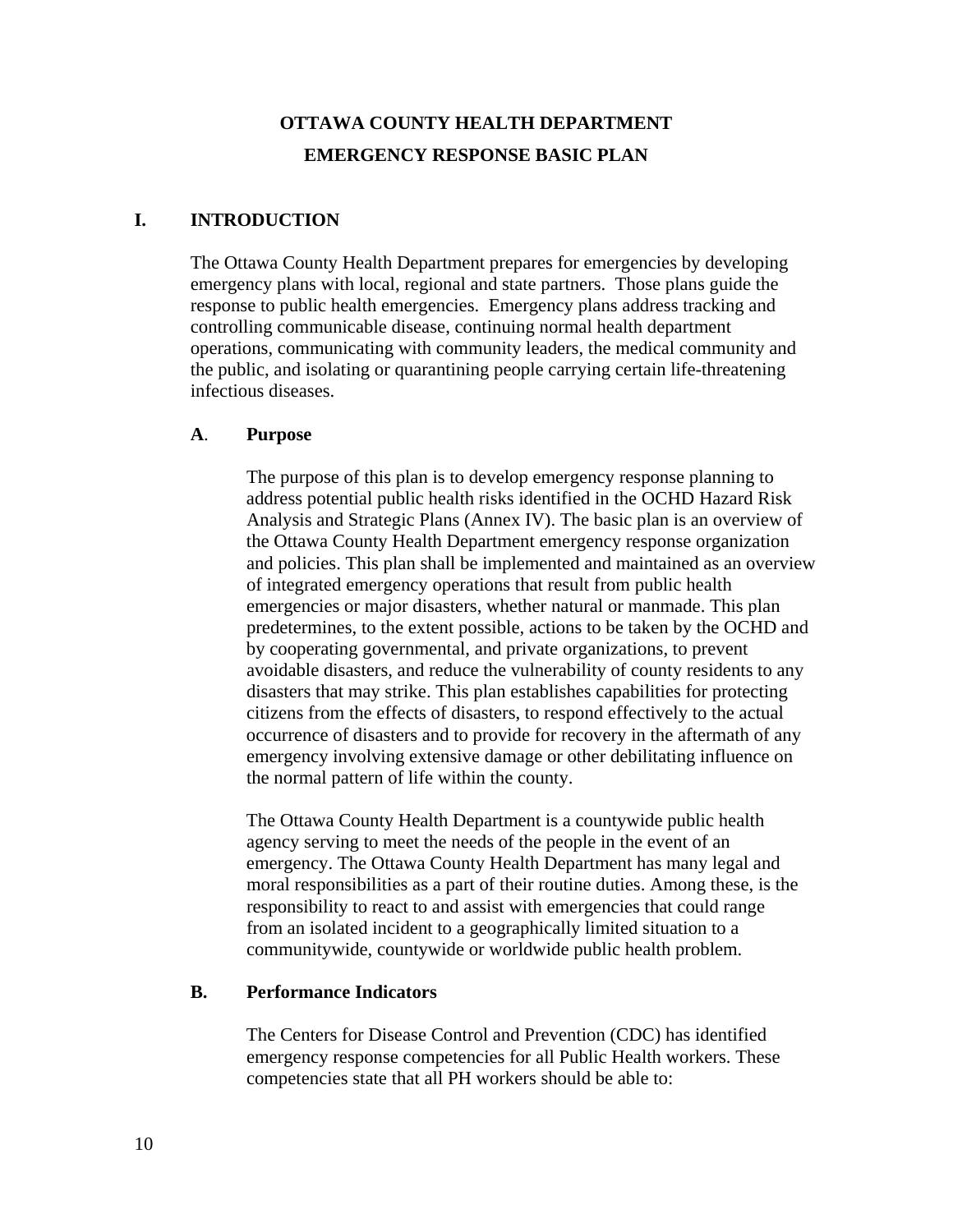- 1. Describe the role of Public Health in emergency response for a range of emergencies that might arise;
- 2. Describe the chain of command in emergency response;
- 3. Identify and locate the emergency response plan;
- 4. Describe his/her functional role and demonstrate this role in regular drills;
- 5. Demonstrate the correct use of all communications equipment used in emergency communications;
- 6. Describe communication roles within the agency, with the media, with the general public and within their personal lives;
- 7. Identify limits to his/her knowledge/skill/authority and identify resources for referring matters that exceed these limits;
- 8. Recognize unusual events that might indicate an emergency and describe appropriate actions; and
- 9. Apply creative problem solving and flexible thinking to unusual challenges within his/her functional responsibilities and evaluate the effectiveness of actions taken.
- 10. This plan has been written to ensure that each of these competencies is addressed. Staff training for emergency incident response is based on these competencies.

#### **C. Plan Development and Maintenance**

- 1. Ottawa County Health Department Emergency Response Basic Plan (ERP) will be reviewed by the OCHD Public Health Emergency Preparedness (PHEP) PHI Team annually and as required based on issues identified after every applicable exercise, public health emergency or change in local, state or federal directives.
- 2. This plan shall be effective upon approval and signature of the President of the Ottawa County Board of Health.
- 3. All ERP changes must be approved by the Health Commissioner.
- 4. OCHD is represented on the Local Emergency Planning Committee (LEPC) and Homeland Security Advisory Committee. OCHD also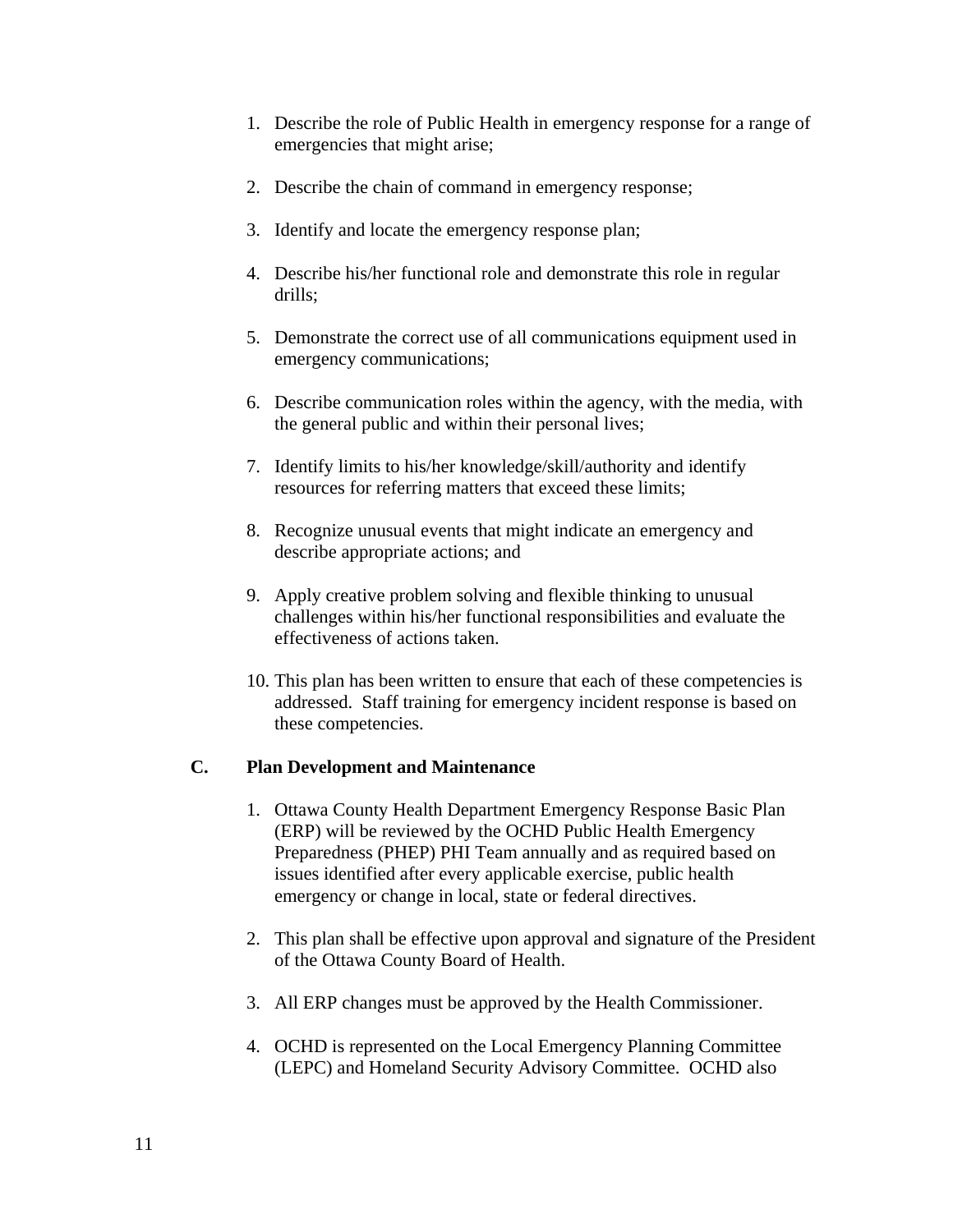confers with OCEMA and other agencies on the Emergency Operations Plan (EOP) and the Radiological Emergency Response Plan (RERP).

# **II. SITUATION AND ASSUMPTIONS**

# **A. Situation**

# **1. Community Identity and Characteristics**

- a. Ottawa County encompasses 255.1 square miles in Northwest Ohio along the southwestern edge of Lake Erie.
- b. Ottawa County's identity is shaped by its geographic location as a northern national border along Lake Erie. Its location helps define the industries currently existing in the county. These industries include agriculture and natural resources, tourism, transportation, and energy.

# **2. Medical Facilities**

- a. Magruder Hospital (Port Clinton) has an in-patient capacity of 25 beds with the capability to treat and release up to 35 additional patients in the event of an emergency.
- b. Fastrack Urgent Care (Port Clinton) provides non-critical treatment.

# **3. Population, Demographics, and Jurisdictions**

- a. Ottawa County's jurisdiction includes 12 townships, seven villages and one city, Port Clinton, which is the county seat. Put In Bay Township includes the islands of North Bass, Middle Bass, South Bass, Rattlesnake, Green, Ballast, Sugar, and Gibraltar. Catawba Island Township includes Mouse Island, while the Village of Marblehead includes Johnson Island. Ballast and Sugar Islands have fewer than five summertime residents. Mouse Island, Starve Island and Green Island are not inhabited.
- b. The adjacent political jurisdictions surrounding Ottawa County are Lucas (NW), Wood (W), Sandusky (SW), and Erie (E  $&$  SE) counties in Ohio and Ontario, Canada to the north.
- c. Although the official population of Ottawa County is 41,428 seasonal residents, boaters, transients and employees cause summer populations to approach 300,000.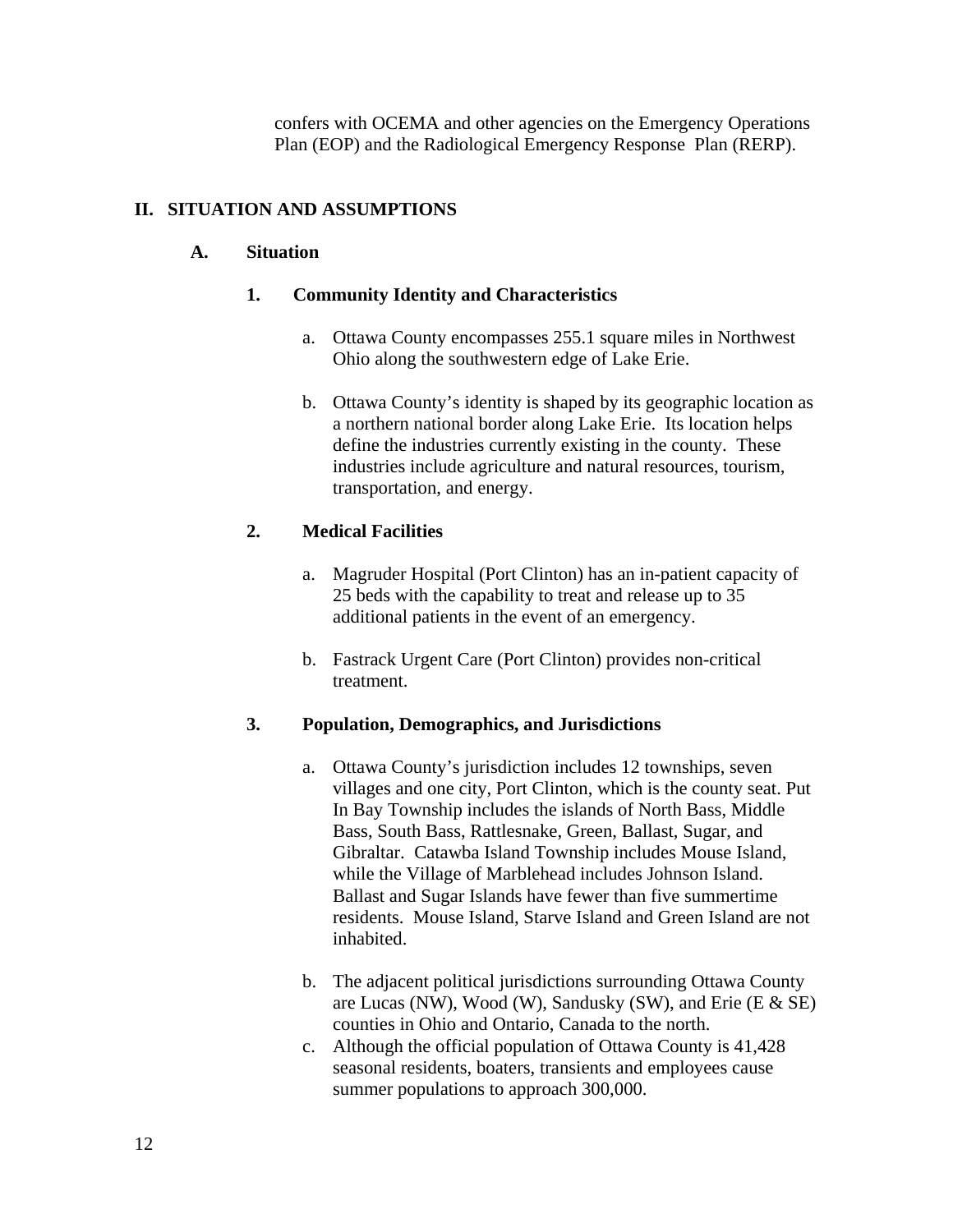d. The OCHD and OCEMA coordinate identification of vulnerable populations. OCHD maintains a roster of special needs individuals that is updated quarterly. EMA maintains a list of facilities/institutions with special needs populations.

| <b>Population According to Township and Municipality</b> |                   |                     |                   |  |  |  |
|----------------------------------------------------------|-------------------|---------------------|-------------------|--|--|--|
| Township                                                 | <b>Population</b> | <b>Municipality</b> | <b>Population</b> |  |  |  |
|                                                          | 3,504             | <b>Clay Center</b>  | 276               |  |  |  |
| Allen                                                    |                   |                     |                   |  |  |  |
| Bay                                                      | 1,458             | Elmore              | 1,410             |  |  |  |
| Benton                                                   | 2,224             | Genoa               | 2,336             |  |  |  |
| Carroll                                                  | 2,135             | Marblehead          | 903               |  |  |  |
| Catawba                                                  | 3,599             | Oak Harbor          | 2,759             |  |  |  |
| Island                                                   |                   |                     |                   |  |  |  |
| Clay                                                     | 2,722             | Port Clinton        | 6,056             |  |  |  |
| Danbury                                                  | 4,264             | Put-in-Bay          | 138               |  |  |  |
| Erie                                                     | 1,221             | Rocky Ridge         | 417               |  |  |  |
| Harris                                                   | 1,608             |                     |                   |  |  |  |
| Portage                                                  | 1,291             |                     |                   |  |  |  |
| Put-in-Bay                                               | 495               |                     |                   |  |  |  |
| Salem                                                    | 2,612             |                     |                   |  |  |  |

# **4. Land Use**

- a. The majority of Ottawa County's land use is cropland, pasture, forest, open water and wetlands. A relatively minor portion, 8.12%, is urban.
- b. The three agricultural product categories for which Ottawa County ranks the highest in the state based on sales are vegetables harvest for sale at  $10<sup>th</sup>$ , vegetables, melons, potatoes, and sweet potatoes at  $12<sup>th</sup>$ , and rabbits and their pelts at  $12<sup>th</sup>$ .

## **5. Tourism**

- a. The tourism industry is a significant portion of Ottawa County's economic base, accounting for 22.4% of salaried employment.
- b. Outdoor recreation is a major leisure activity in Ottawa County and the region and each year tens of thousands travel here for activities such as boating, fishing, hunting, and bird watching. There are more fishing licenses sold in this area than any other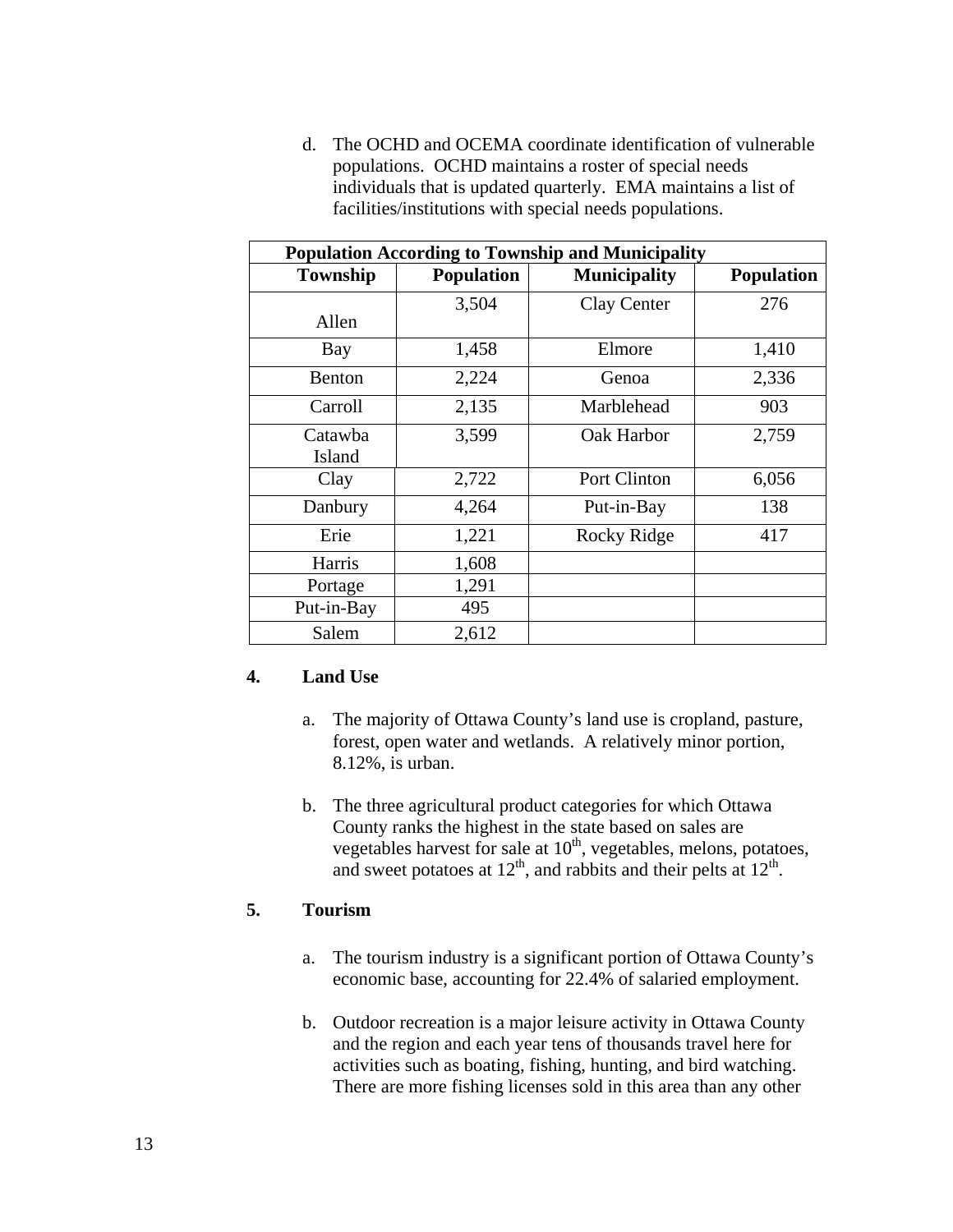part of Ohio. There are 146 marinas in Ottawa County and 15,240 docks.

c. Another important aspect of the tourism industry is lodging amenities and occupancy. Ottawa County has 9 chain hotel properties representing 538 rooms, 32 private hotels/motels representing 1422 rooms, 30 Bed and Breakfasts representing 164 rooms, plus several hundred additional rooms available through cottages, cabins, condos, and rental houses. The total number of rooms is approximately 3000. In addition there are nearly 2000 campsites in the county.

#### **B. Assumptions**

- 1. The County and its political subdivisions have capabilities, which, if effectively used in the event of an emergency or disaster occurrence affecting the area, will maximize preservation of life and property. These capabilities include manpower, equipment, supplies and skills of public and private agencies and groups; and knowledge of protection and survival actions possessed by the population.
- 2. Depending upon the severity and magnitude of the situation, the affected area may be able to cope effectively with the situation, but it may be necessary to request assistance available through volunteer organizations, private enterprises, mutual aid agreements or state and federal resources.
- 3. The resources of the county are limited. When incidents do occur, resources from throughout the county will be utilized. In major incidents and those where the proper equipment and expertise required to deal with the incident are not available in the county, the county will require assistance from other sources.
- 4. Some emergency or disaster situations may occur after implementation of warning and other preparedness measures, but others may occur with little or no warning.
- 5. Ottawa County public health officials of are aware of the possible occurrence of an emergency or major disaster and their responsibilities in the execution of this plan, and will fulfill these responsibilities as needed.
- 6. Officials have conducted a Hazard Analysis and have identified hazards that could affect all or parts of Ottawa County and its residents. The information gathered during this process provided the basis for the development of Ottawa County's Emergency Operations Plan (EOP).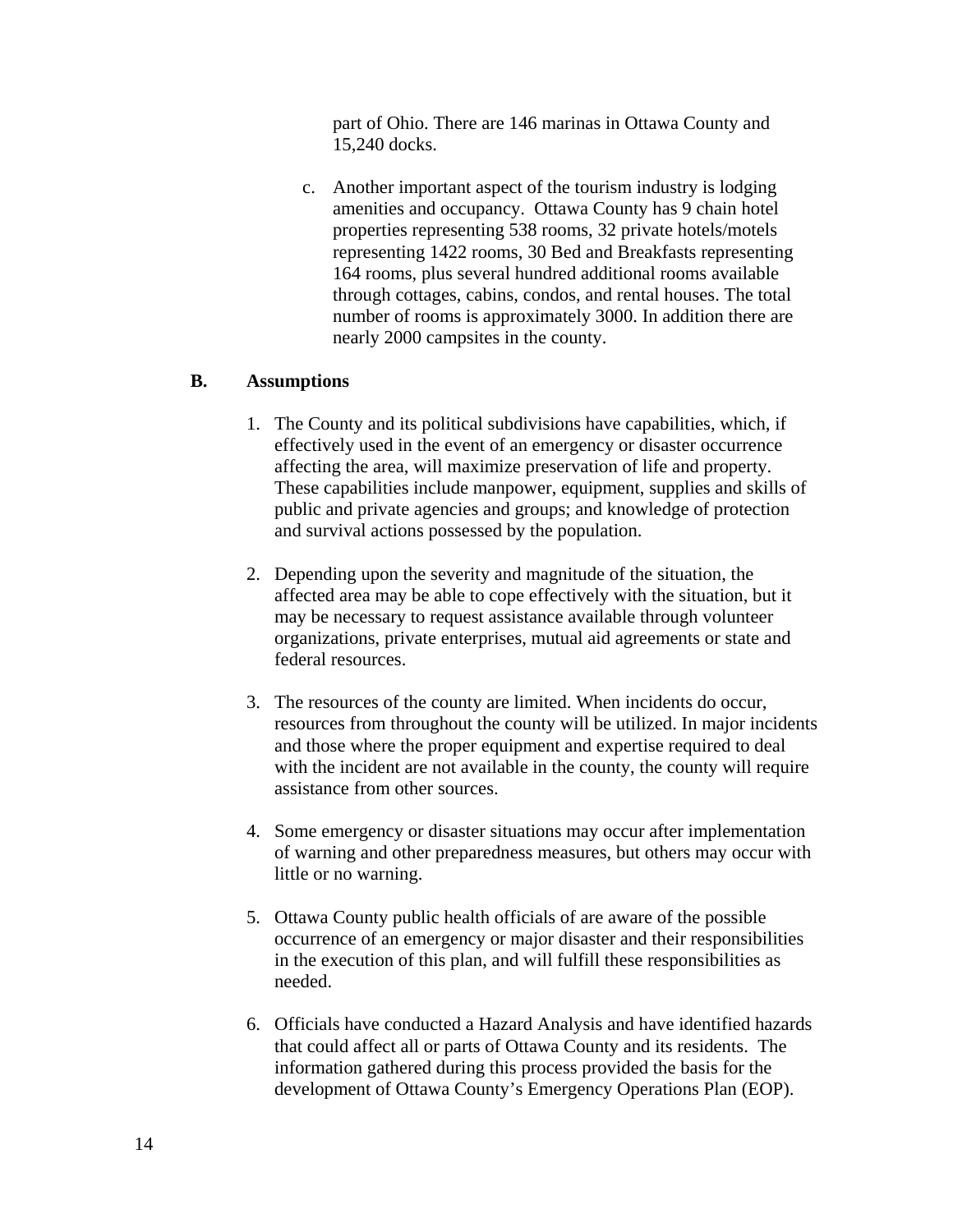The following hazards that could affect all or parts of Ottawa County have been identified; flooding, severe winter storms, hailstorms/ thunderstorms, tornadoes, transportation hazards, fixed facilities, land subsidence, coastal erosion, drought/extreme heat, terrorism/weapons of mass destruction, civil disorder/workplace violence, wildfire, earthquake, epidemic/pandemic, and utility failure.

- 7. Ottawa County completed a countywide Natural Hazards Mitigation Plan in 2004.
- 8. Facilities/institutions with vulnerable populations maintain emergency plans and procedures to insure the protection, care and evacuation of their residents.
- 9. The American Red Cross identifies, activates and manages emergency shelters that accommodate the general population and individuals with special needs.
- 10. Unmet needs are addressed by EOC staff following ICS/NIMS protocols.
- 11. Many of the response activities in a specific situation could overlap those of another situation.
- 12. Additional assumptions are addressed in each functional annex that is relevant to the subject of the annex, appendix, attachment and/or SOG.

# **III. CONCEPT OF OPERATIONS**

# **A. General**

- 1. County government has the primary responsibility for emergency management activities.
- 2. The Ottawa County EOP is a countywide plan. Although each jurisdiction, including the health department, has guidance documents in place to deal with incidents as they occur, the Ottawa County EOP describes how those efforts will be coordinated on a countywide basis in response to any emergency situation. The Ottawa County Health Department is a full partner in the countywide plan and will respond and work cooperatively in training, exercises and actual events to protect the public's health.
- 3. The EOP is based upon the concept that emergency functions for various groups involved in emergency management will generally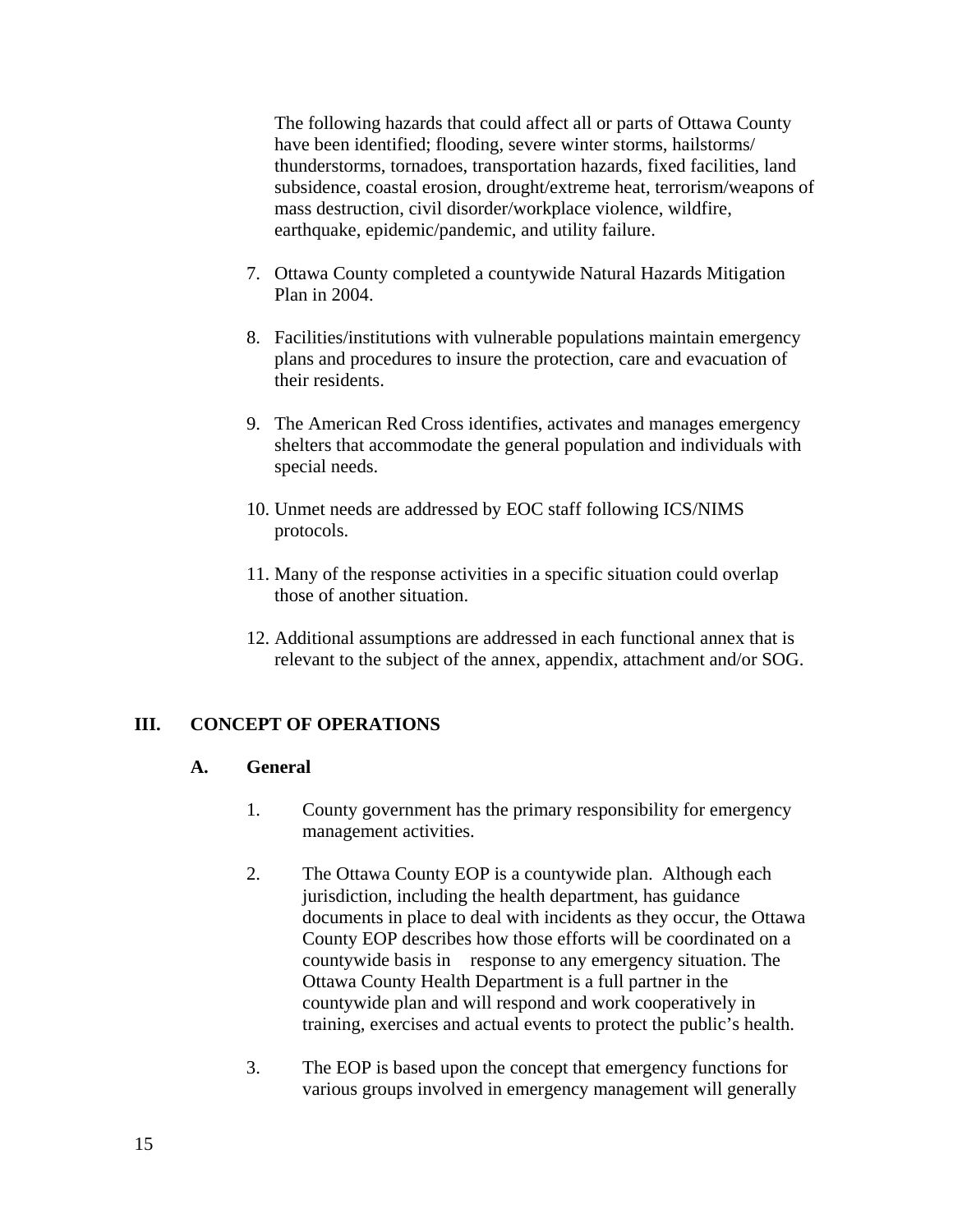parallel their normal day-to-day functions. To the extent possible, the same personnel and material resources will be employed in both cases. It is generally true, however, that a disaster is a situation in which the usual way of doing things no longer suffices. It is desirable, and always attempted, to maintain organizational continuity and to assign familiar tasks to personnel. In large-scale disasters, however, it may be necessary to draw on peoples' basic capacities and use them in areas of greatest need.

- 4. When the emergency exceeds the local capability to respond, assistance will be requested from other counties, the State of Ohio and the federal government.
- 5. The Ottawa County EMA Director has the authority to activate the County EOP. The Health Commissioner or designee has the authority to activate the OCHD Emergency Response Basic Plan.
- 6. The Ottawa County Health Department is regulated by local, state, and federal laws. The Ottawa County District Board of Health appoints the Health Commissioner, who advises and assigns additional responsibilities to board employees.
- 7. Consistent with the Ottawa County EOP, the Health Commissioner has the responsibility to develop Suggested Operating Guidelines (SOGs) and/or checklists which detail how their assigned tasks will be performed to support implementing this plan.
- 8. It is the responsibility of the health department to protect the public health of the residents of Ottawa County during any disaster, natural or manmade, and assist the Ottawa County EMA in implementing the county's EOP. Through this plan, the health department will work in coordination with Ottawa County EMA under the Incident Command System (ICS). In the event that the disaster extends beyond Ottawa County boundaries, the local plan will coordinate under the ICS/NIMS with regional, state and federal authorities.
- 9. In keeping with the nationwide strategy of the Integrated Emergency Management System (IEMS), this plan is concerned with all types of emergency situations that may develop. It also accounts for activities before, during, and after emergency operations. Mental health services are available to all OCHD staff 24/7 including critical incident stress debriefing through the Ottawa County Employee Assistance Program (EAP).
- 10. Day-to-day functions that do not contribute directly to the emergency operation may be suspended for the duration of any emergency. Resources that would normally be required for those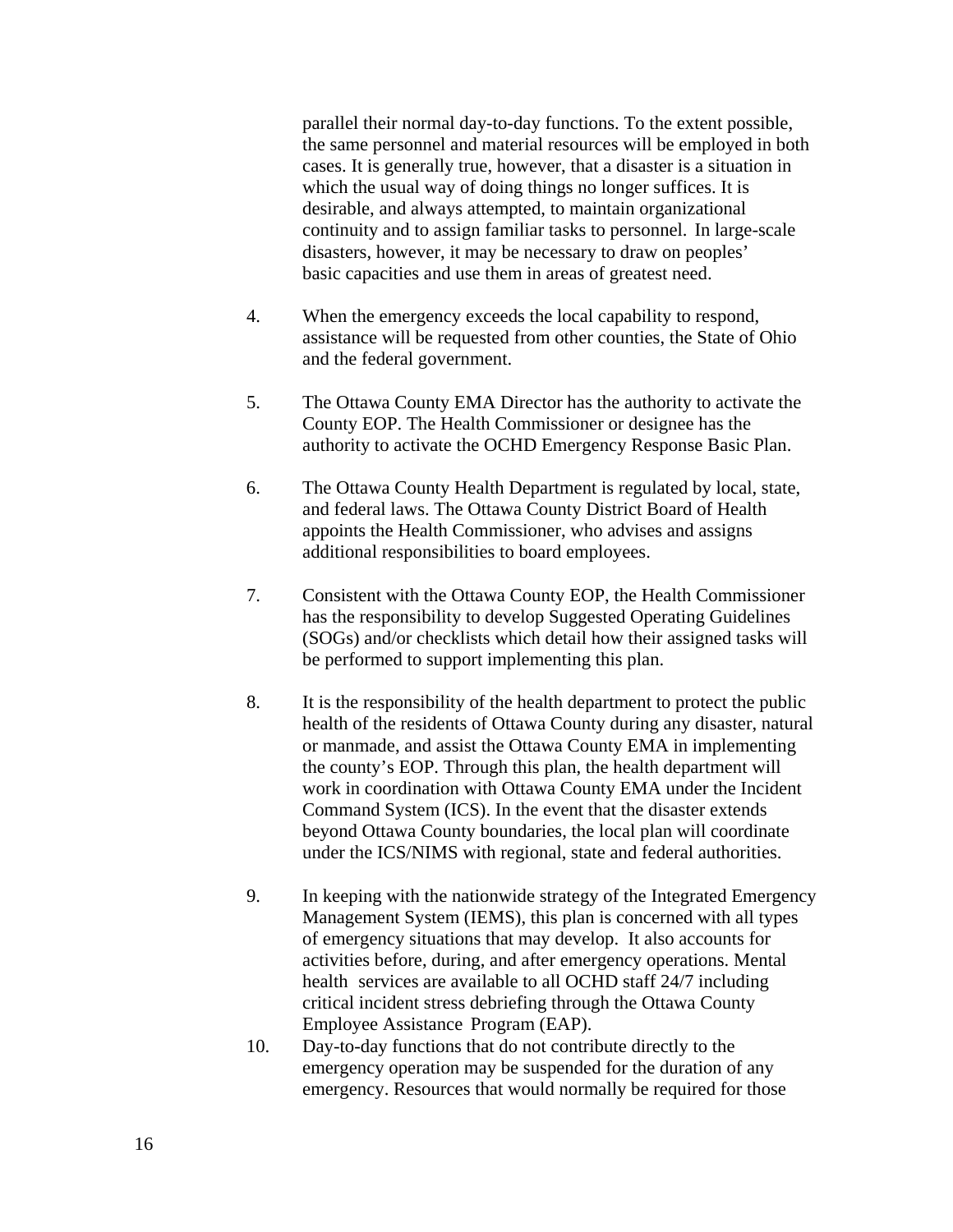functions may be redirected to accomplish the emergency tasks of other departments involved in emergency operations. Accordingly, the Health Commissioner or designee may activate the OCHD Continuity of Operations Plan (COOP) Maintenance of Essential Services SOG as part of an action plan for an exercise or real emergency event.

## **B. Emergency Notifications and Communications**

- 1. The Ottawa County Emergency Management Agency or Ottawa County Sheriff's Dispatch will notify the Health Commissioner of an emergency during normal business hours at 419-734 -6800. After normal business hours, the Ottawa County Health Department's "Emergency Call List" will be utilized. The Call List identifies the designated on-call health department employee contact information (phone number(s), pager number, etc.) and the Health Commissioner contact information. The health department will update the OCHD "Emergency Call List" quarterly and FAX copies to the Sheriff's Dispatch Center and Ottawa County EMA.
- 2. Upon notification of an emergency event, the Health Commissioner or designee shall determine if the emergency warrants call up of the health department Public Health Emergency Preparedness (PHEP) Team. If so, the Health Commissioner or designee shall initiate the Ottawa County Emergency Communications SOG. The SOG includes pager numbers and cellular phone numbers for the Health Commissioner and all key health department supervisory/emergency response personnel.
- 3. Additional OCHD staff will be contacted as necessary utilizing the OCHD Call Tree. The OCHD Call Tree includes OCHD employees' home phone numbers and is updated and maintained by the Account Clerk. Each OCHD supervisor is provided a copy of the Call Tree list and is individually responsible to contact employees as needed.
- 4. All OCHD staff members are expected to be available for call-out by supervisory staff in an emergency.
- 5. Upon notification of an emergency, employees will report to the health department office or the identified alternate site for instruction.
	- a. When responding to an emergency, employees must have their health department issued photo identification card with them.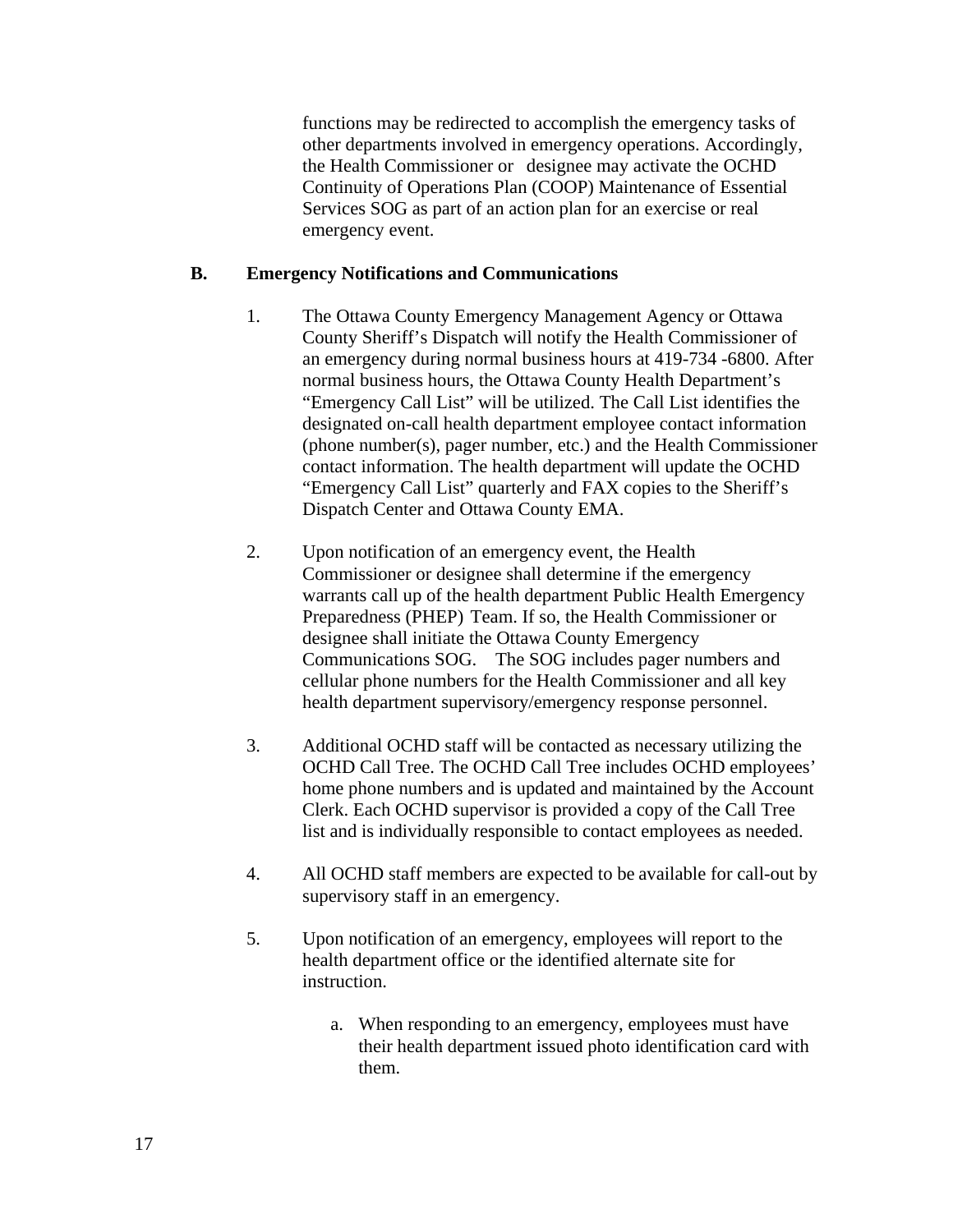- b. All employees must use caution regarding their own safety. Employees shall not take unnecessary risks that could place them in danger.
- c. Each staff member will be responsible for maintaining contact with his/her supervisor and/or the Emergency Operations Center (EOC)/OCHD Operations Center.
- d. Each staff member will be responsible for documenting his/her activities, supplies used and supplies needed.
- 6. The Ottawa County Health Department has provided its MARCS SOG to the Ottawa County EMA which has all necessary MARCS radio communication protocols and radio settings. (See OCHD Emergency Response Plan Annex B - Emergency Communications)

#### **C. Potential Hazards**

 The following hazards that could affect all or parts of Ottawa County have been identified; flooding, severe winter storms, hailstorms/thunderstorms, tornadoes, transportation hazards, fixed facilities, nuclear power plan accidents, land subsidence, coastal erosion, drought/extreme heat, terrorism/weapons of mass destruction, civil disorder/workplace violence, wildfire, earthquake, epidemic/pandemic, and utility failure.

#### **D. Phases of Emergency Management**

 When a disaster strikes, government is the first line of official public responsibility for emergency management. For this reason and to increase effectiveness, plans must be comprehensive and must focus on four phases: mitigation, preparedness, response, and recovery.

- 1. Mitigation is the process of eliminating or reducing the probability of occurrence of an emergency or disaster.
	- a. Conduct Mass Prophylaxis, if warranted by the threat of disease.
	- b. Perform necessary health inspections.
	- c. Continue epidemic intelligence, investigation, prevention and detection of communicable diseases.
	- d. Conduct public health protection awareness information/programs.
	- e. The Ottawa County Regional Planning Commission developed an All-Natural Hazard Mitigation Plan in 2004.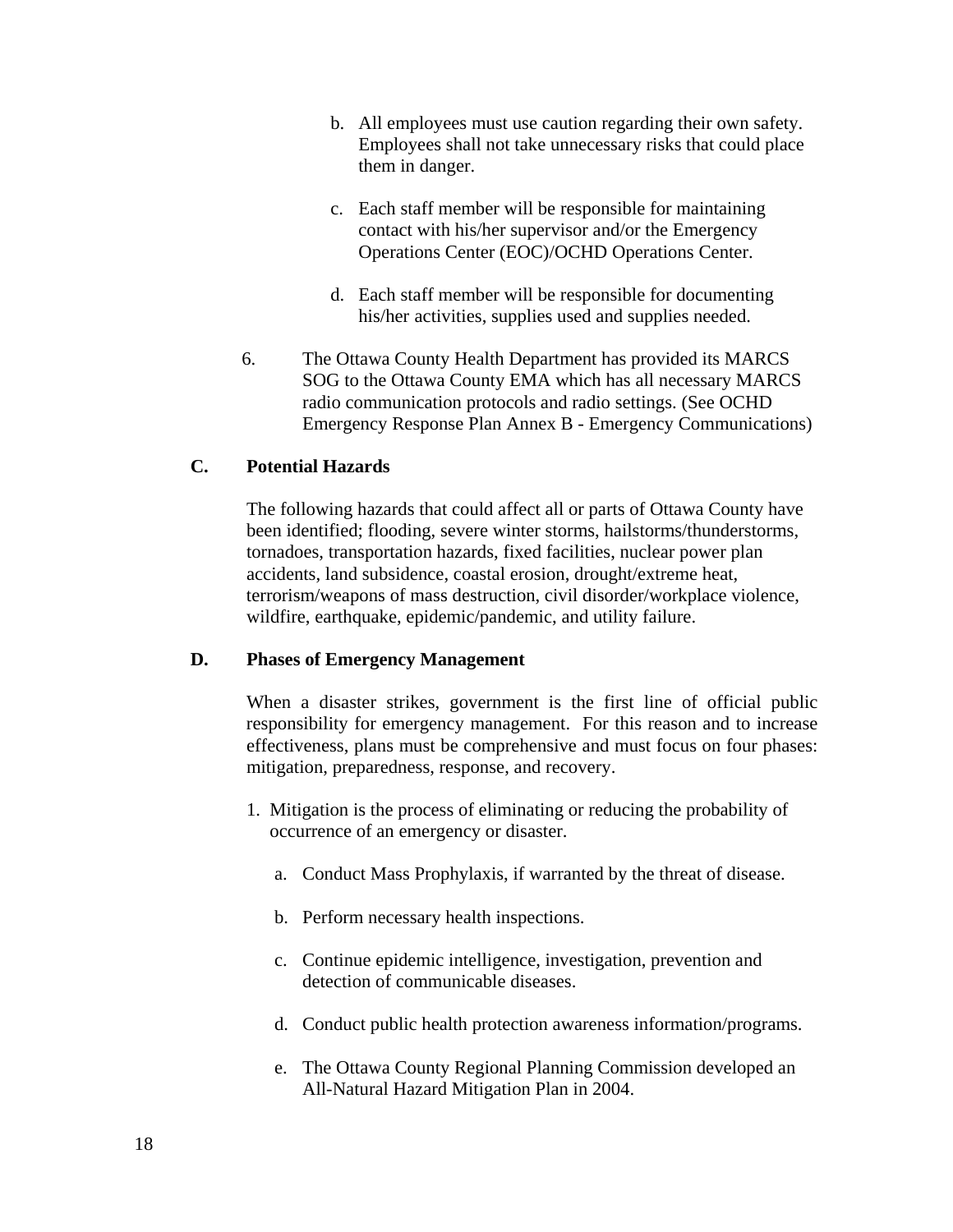- 2. Preparedness is the planning stage that insures the most effective, efficient response efforts to minimize damages and lay the ground work for response operations.
	- a. Develop, exercise, evaluate and update the Ottawa County Health Department Emergency Response Plan, including related annexes, attachments and SOGs.
	- b. In various emergency events as acts of bio-terrorism or Pandemic Flu, it is likely that public health will assume single incident command and control, or become part of an ICS/NIMS unified or area command structure. The Ottawa County Health Department Public Health Emergency Response Plans shall include mass prophylaxis and possible use of the Strategic National Stockpile, Pandemic Flu and Other Highly Contagious Respiratory Transmitted Disease, and Strategies to Limit (Disease) Transmission.
	- c. Develop emergency procedures for supplemental private water supplies, waste disposal and sanitation requirements.
	- d. Develop and maintain the OCHD Call Tree for emergency call-out of personnel.
	- e. Preparedness activities relevant to functions identified in the annexes, appendices, attachments and SOGs will be appropriately listed.
	- f. Develop mutual aid agreements between agencies, as appropriate.
	- g. Identify agency succession of leadership.
	- h. Provide appropriate training to personnel on disaster response, selfpreservation techniques, the National Incident Management System (NIMS), and the incident command system (ICS) in disaster response.
	- i. Ensure personnel within all agencies are trained and certified in safety and health practices, including the use of Personal Protective Equipment (PPE) for designated personnel.
	- j. Verify communication equipment and procedures.
	- k. Develop, and every three years update, the Ottawa County Public Health Hazard and Risk Assessment Plan.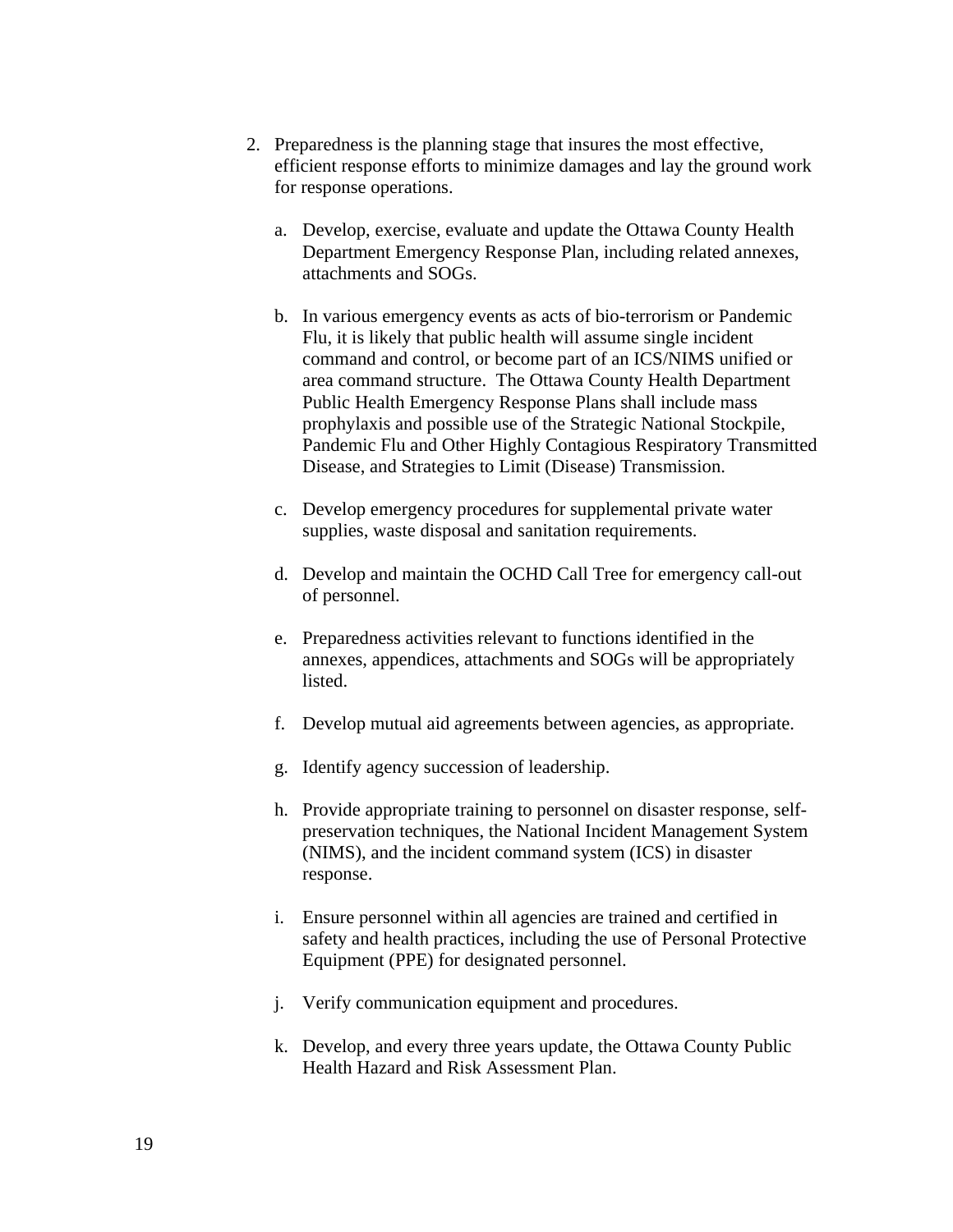- 3. Response provides emergency assistance for casualties, reduces the probability or extent of secondary damage and other measures that will enhance future recovery operations. Response is the first phase that occurs after the onset of a disaster.
	- a. Activate emergency operation plans as warranted and verify proper notifications to key staff members and appropriate agencies.
	- b. In a coordinated manner, participate in the development and distribution of public health protective alert, notification and information efforts.
	- c. Assure response activities are thoroughly documented.
	- d. Response activities relevant to functions identified in the annexes, appendices, attachments and SOGs will be appropriately listed.
- 4. Recovery is the process of returning all systems, both formal and informal, to normal. Recovery operations continue beyond the emergency period immediately following the disaster and can be shortterm or long-term.
	- a. Conduct/participate in hot wash documenting participant comments on what worked and what did not. Compile hot wash and event log information to create the After Action and Improvement Plans with time lines to implement needed improvements.
	- b. Demobilize staff and supplies as appropriate and return facilities and equipment to pre-emergency state of readiness.
	- c. Initiate financial reimbursement documentation and request process when such support may be available
	- d. Prepare and/or review required reports on damage assessment and health/environmental impacts.
	- e. Inspecting deactivated shelters for sanitation and vermin control
	- f. Continuation of response activities as needed.
	- g. Recovery activities relevant to functions identified in the annexes, appendices, attachments and SOGs will be appropriately listed.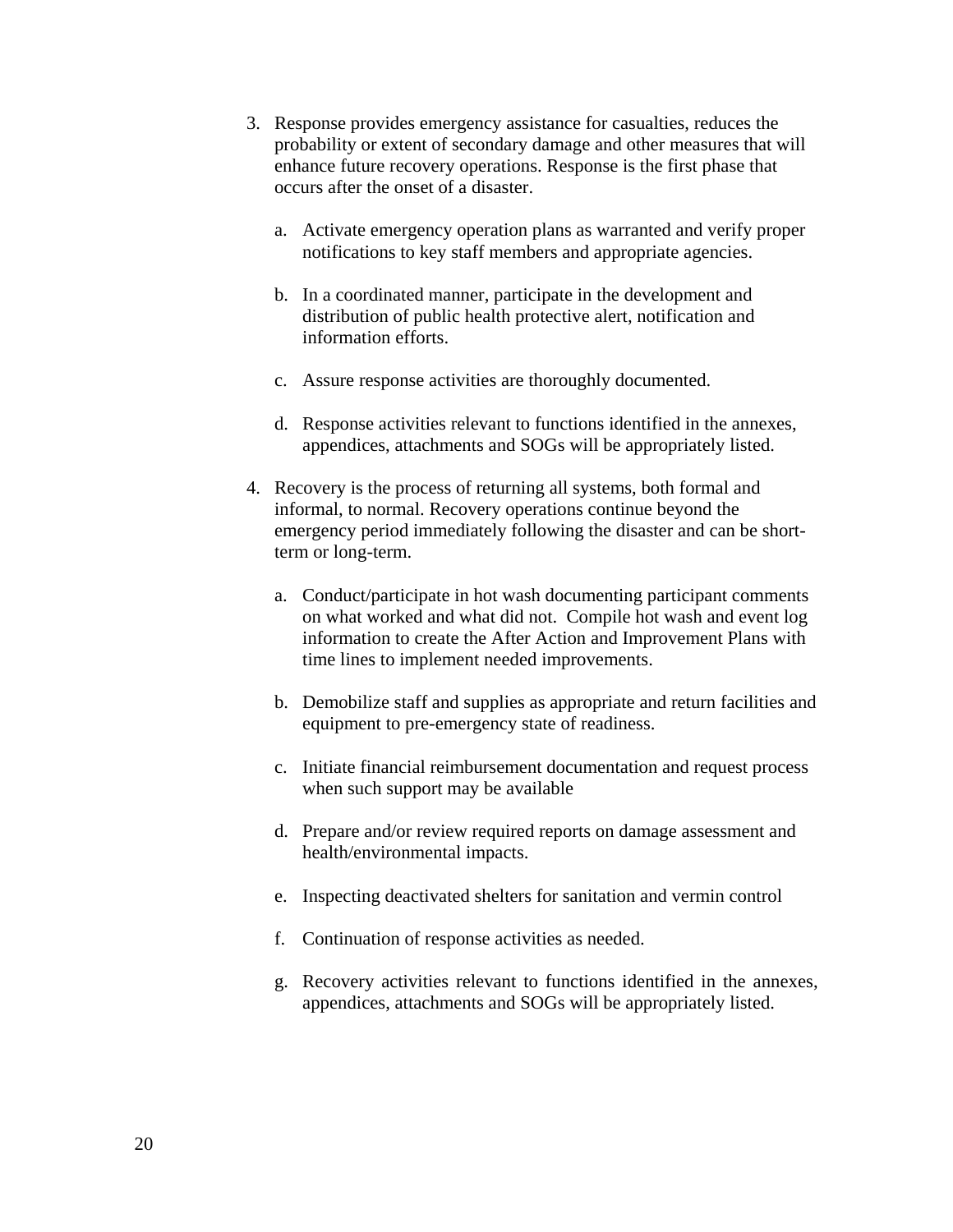## **E. Mutual Aid, Assistance and Support**

- 1. The Ottawa County EOP and this plan are based on the concept that initial emergency management response will be by Ottawa County government.
- 2. Local support agencies include but are not limited to:
	- a. Ottawa County Emergency Management Agency
	- b. Magruder Hospital
	- c. Ottawa County Schools
	- d. NW Ohio Local Health Departments
	- e. American Red Cross
- 3. Necessary assistance will be requested by executing in place mutual aid agreements with surrounding jurisdictions, counties and/or the state and federal government. Existing mutual aid agreements are on file at the EMA Office.
- 4. Ottawa County also participates in the Intrastate Mutual Aid Compact (IMAC), established by the State of Ohio in 2002, which complements existing mutual aid agreements. IMAC is a program that facilitates the volunteered sharing of resources throughout the State of Ohio during times of emergencies. If a county has an emergency requiring specific equipment or expertise that is not available to them from normal sources, the equipment and expertise can be provided by another political entity to the county that is in need.
- 5. When the emergency exceeds the local health department's capability to respond, assistance will be requested from the following:
	- a. Ottawa County EMA (see this plan General Concept of Operations General Item c)
	- b. Partner health districts through existing mutual aid agreements
	- c. The Ohio Department of Health

#### **IV. KEY EMERGENCY RRESPONSE PERSONNEL ICS ASSIGNMENTS**

Approximately 40 OCHD ICS Job Action Sheets are maintained in the OCHD ICS/NIMS SOG.

#### **V. DIRECTION and CONTROL**

**A. National Incident Management System**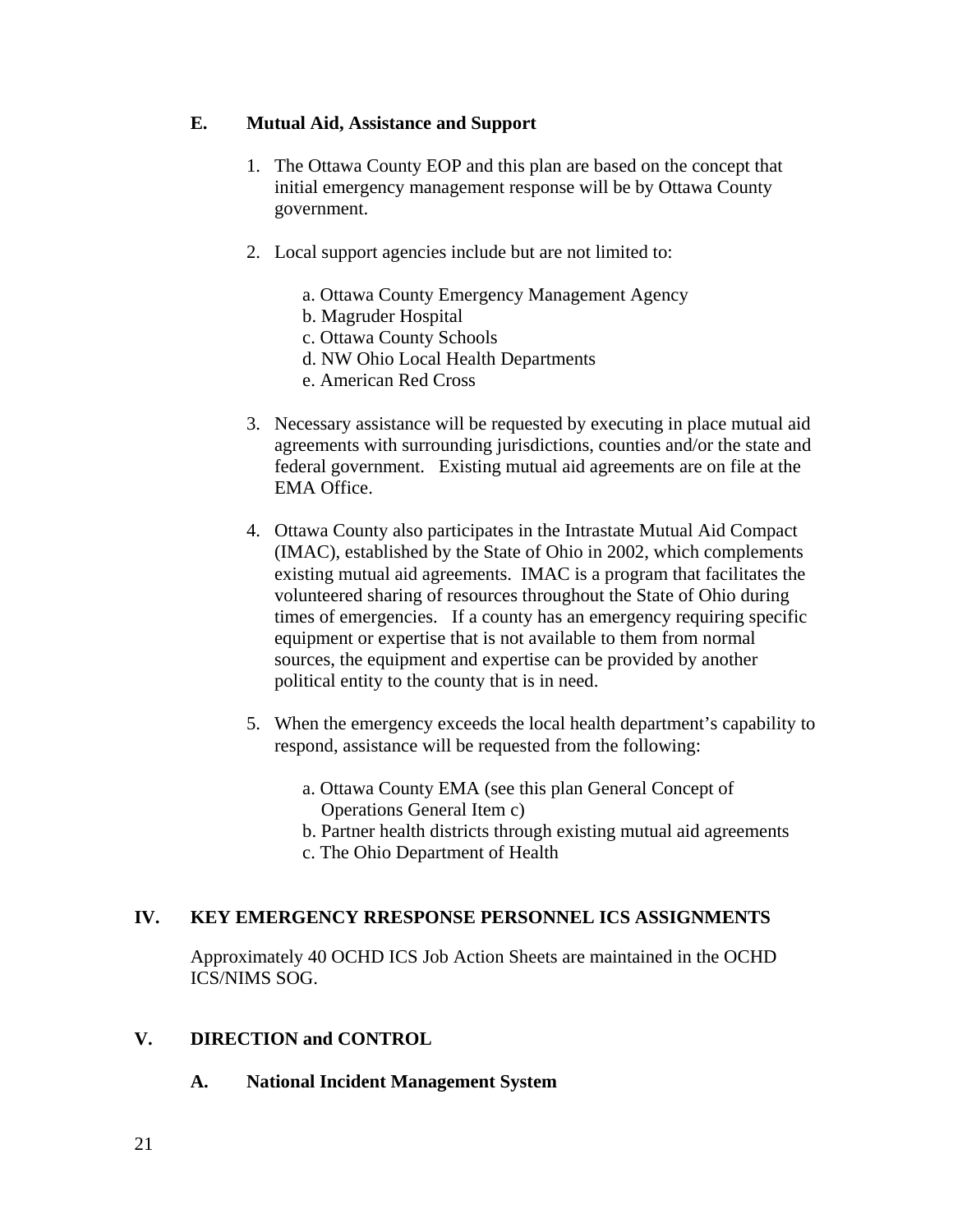- 1. Homeland Security Presidential Directive HSPD-5 established a single, comprehensive National Incident Management System (NIMS). NIMS provides a consistent national approach for Federal, State and local governments to work effectively and efficiently together in response to incidents regardless of cause, size or complexity. NIMS also provides a set of standardized organizational structures, including the Incident Command System (ICS), multi-agency coordination systems, and public information systems, as well as requirements for processes, procedures and systems to improve interoperability among jurisdictions and disciplines in various areas.
- 2. Ottawa County Commissioners adopted NIMS by resolution on June 2, 2005. The county supports NIMS by requiring all personnel charged with emergency response duties to complete the NIMS courses required for each identified position. Ottawa County EMA serves as the Principal Coordinator for the overall jurisdiction-wide NIMS implementation.
- 3. Ottawa County and its political jurisdictions utilize the process, guides, protocols and procedures prescribed in NIMS. Services are coordinated utilizing ICS and the Unified Command System (UCS) for the command and management of emergency responses.
- 4. The Incident Command System (ICS) is used to manage emergency incidents as well as non-emergency events in Ottawa County. Incident Command has five major functional areas: Operations, Planning, Logistics, Finance and Administration. First responders in Ottawa County are trained on ICS and utilize individual departmental policies and procedures for the establishment, staffing and functioning of the ICS system.

# **B. Ottawa County**

- 1. The Ottawa County Board of Commissioners is responsible for the policy making, coordination, direction and control over all emergency management activities within Ottawa County.
- 2. The Ottawa County Commissioners or designee will assume direction and control of emergency activities from the Emergency Operations Center (EOC) located at 315 Madison Street, Annex Basement, Port Clinton, Ohio.

# **C. Health Department**

1. The Health Commissioner or designee is responsible for internal direction and control of the health department.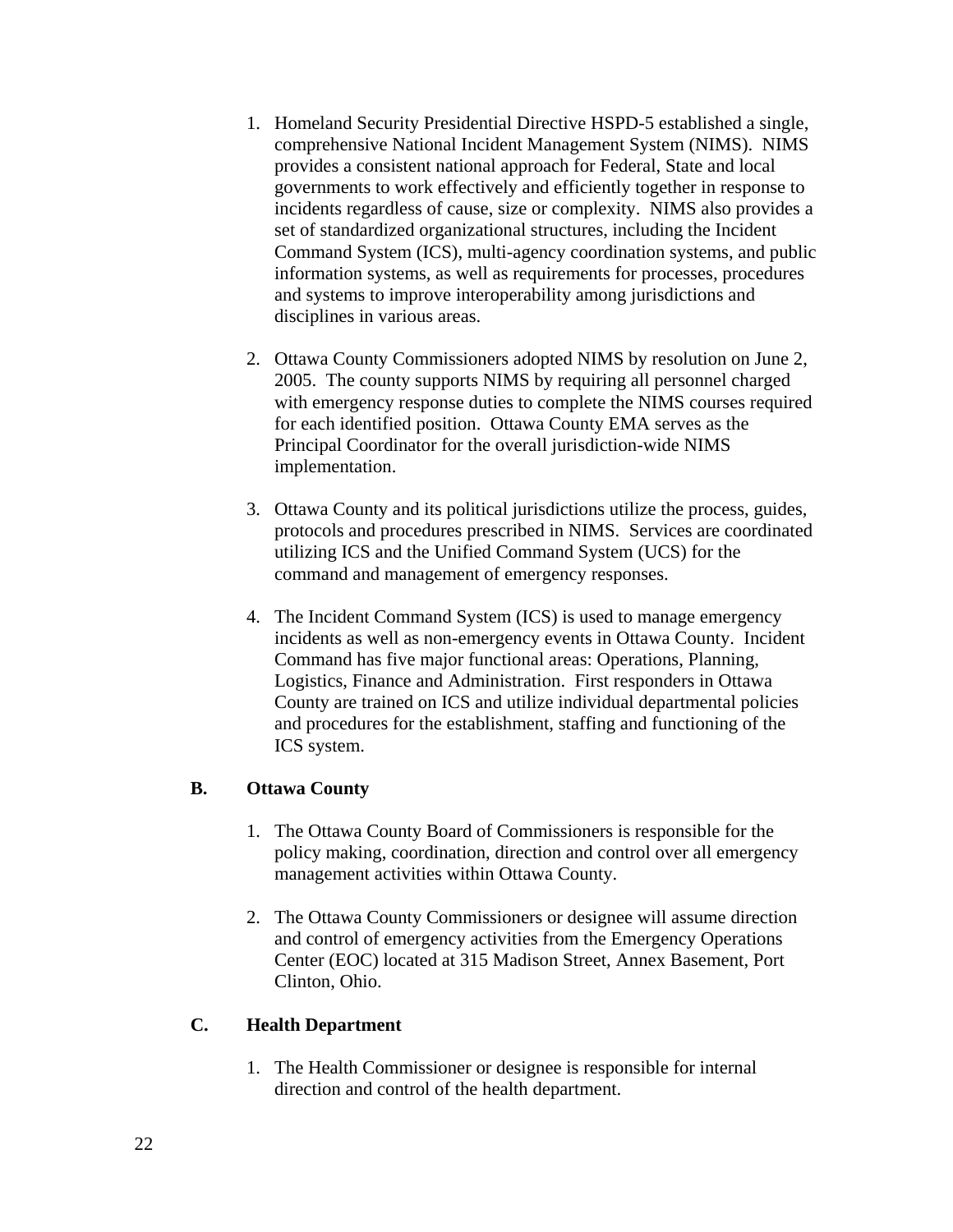- 2. The Health Commissioner or designee will report to the county EOC upon its activation.
- 3. The Health Department, under ICS, will function as a component of the Ottawa County emergency response as required. Since the health department's jurisdiction extends over the entire county, it will respond to emergencies involving a single political subdivision as well as those involving the entire county.
- 4. The General OCHD ICS organization chart and job action sheets may be found in the OCHD ICS/NIMS Attachments. However, OCHD ICS structure and assignments may vary depending on the emergency.
- 5. An OCHD Operations Center may be established in the OCHD Board Room.

# **VI. EQUIPMENT and SYSTEMS MAINTENANCE/REPAIR**

## **A. Routine**

- 1. OCHD utilizes a wide variety of office equipment and communications systems. These equipment and systems from time to time will require basic maintenance which may include system updates, battery replacement/charging, toner cartridges, printer ink jet cartridges, etc.
- 2. Routine tasks such as battery replacement, cell phone charging, or toner ink jet cartridge replacement are the individual staff's responsibility.
- 3. The Clerical Supervisor maintains a supply of replacement batteries, toner and ink jet supplies for all office equipment. Clerical Supervisor and/or IT staff train new staff and are available to assist as needed with basic maintenance issues.
- 4. Annual preventative maintenance/update is performed on most electronics and computer systems by OCHD IT staff.

# **B. Non-routine**

When office equipment or systems are found to be in disrepair or are nonfunctional the following represents the OCHD procedures for equipment/systems trouble shooting and repair:

1. Computers and computer network systems: Staff identifies problem  $\rightarrow$  reports problem as discovered to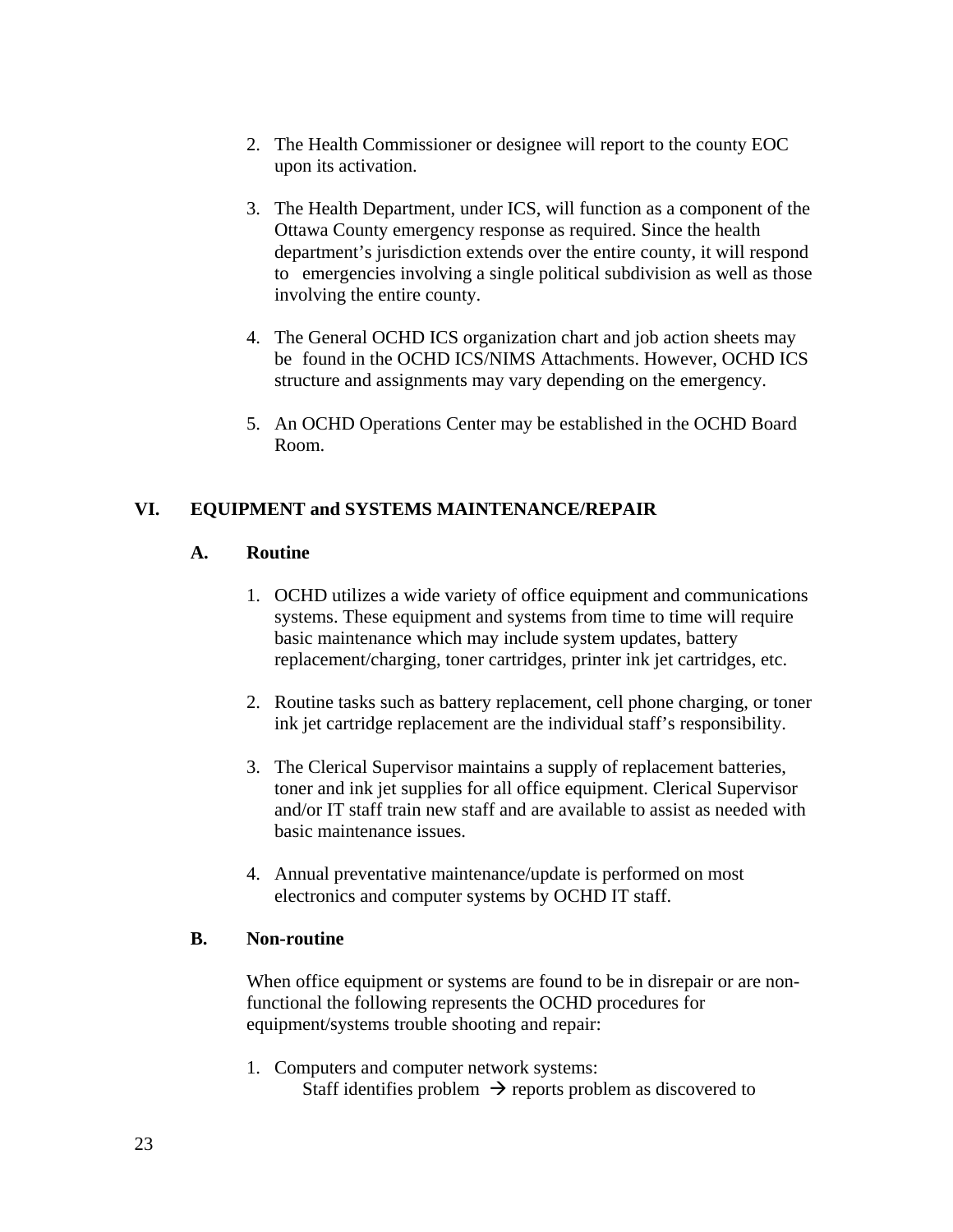immediate supervisor  $\rightarrow$  Immediate Supervisors reports to IT Staff who trouble shoots issue and repairs OR contacts outside contractors for assistance (IT staff maintains a list of those contacts).

2. Landline telephones, cell phones, MARCS Radios all other office equipment (copiers, FAX, etc.):

Staff Identifies problem  $\rightarrow$  reports problem as discovered to immediate supervisor  $\rightarrow$  Immediate Supervisor reports issue to Clerical Supervisor who trouble shoots issue and repairs or contacts outside contractors for assistance (staff maintains a list of those contacts).

3. Pagers:

Pagers are provided by and maintained by the Ottawa County EMA-Staff Identifies problem  $\rightarrow$  reports problem as discovered to immediate supervisor  $\rightarrow$  Immediate Supervisor reports issue to Administrative Secretary who contacts Ottawa County EMA to report problem and delivers pager to that office for trouble shooting/repair

# **VII. FINANCE**

# **A. Purchases**

- 1. During an emergency declared by the Health Commissioner, the Ottawa County Board of Health hereby authorizes the Business Manager or designee to review and approve, within the financial limits of available funds, all purchases of supplies and equipment needed to protect the public's health during the declared emergency.
- 2. The Business Manager or designee shall confer with the Health Commissioner regarding anticipated/requested supplies and equipment including fund balance/transfer issues.

# **B. Documentation/Tracking**

- 1. During an emergency declared by the Health Commissioner, the Ottawa County Board of Health hereby authorizes the Business Manager or designee to initiate emergency operations cost and expense documentation/tracking.
- 2. The Business Manager or designee will assign a program code to the emergency event and distribute through either the regular OCHD Supervisors or, under ICS structure, to the Operations Chief.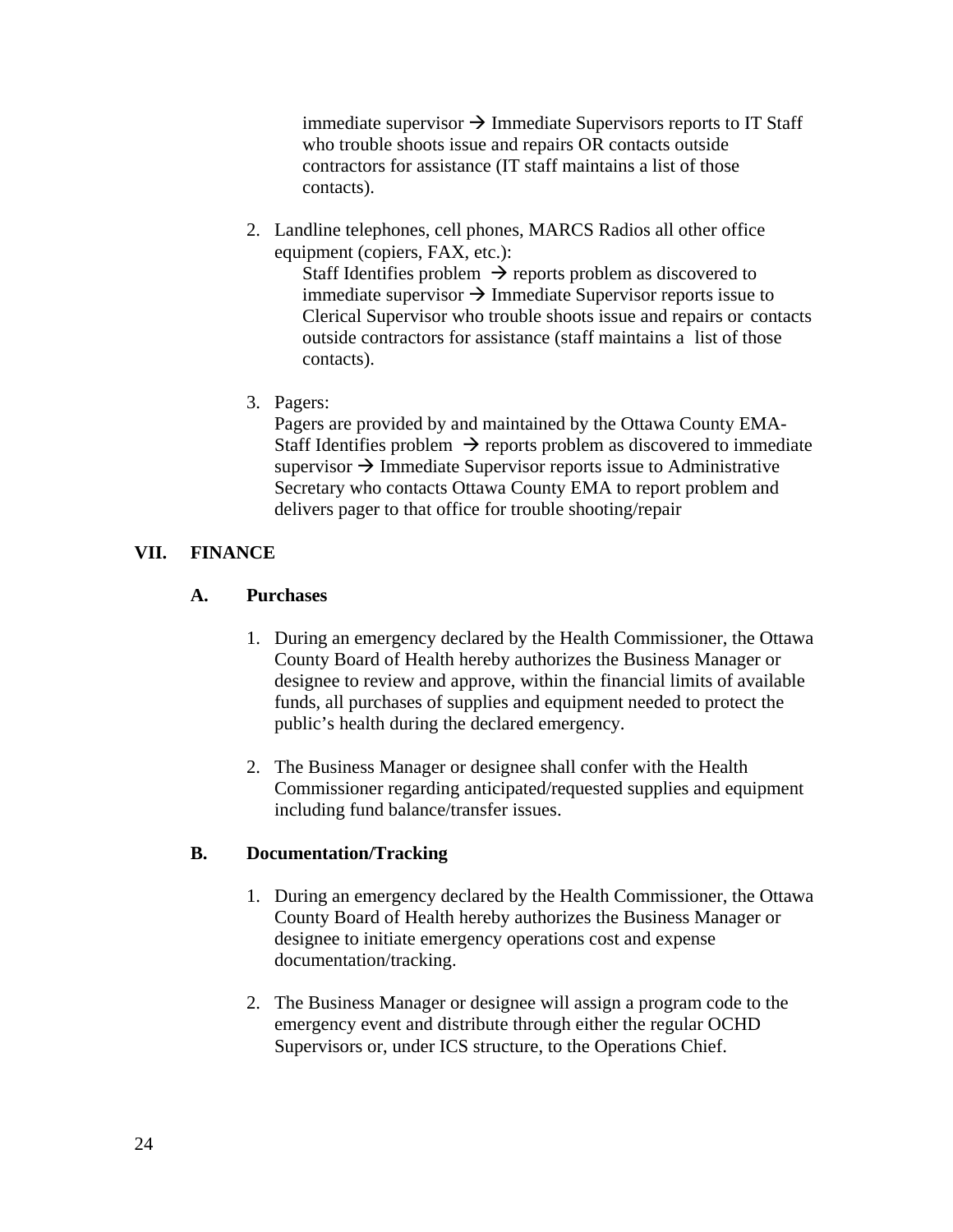- 3. Program codes and applicable activity codes shall be used on all OCHD personnel daily time sheets for payroll and tracking expenses.
- 4. The Business Manager or designee will also identify and track all emergency related supply and equipment costs.

# **VIII. TRAINING**

# **A. Staff**

- 1. Newly hired staff will be trained in ICS/NIMS in accordance with the established OCHD NIMS/ICS Training for Newly Hired Employees SOG.
- 2. All employees and credentialed volunteers will be provided training in accordance with Performance Indicators of the Centers for Disease Control (CDC).

## **B. Emergency Operations Competencies- PH Workers**

- 1. All OCHD personnel have access to the OCHD Emergency Response Basic Plan.
- 2. All OCHD staff will complete the Federal Emergency Management Agency (FEMA) courses on the Incident Command Systems (ICS) and the National Incident Management System (NIMS) in accordance with the State of Ohio required ICS/NIMS training guidance to insure that appropriate OCHD staff will understand their role in the event of an emergency.
- 3. The general ICS plan, ICS job action sheets, and ICS organization chart have been previously detailed in this plan. For a biological event that requires a mass prophylaxis facility through a Point of Distribution (POD), an alternate ICS plan and action sheets are provided in the Biological Annex Strategic National Stockpile (SNS) Appendix. Just In Time Training (JITT) guidelines may be developed and used as needed. If developed, JITT guidelines will be maintained with their corresponding Job Assignment Sheet (JAS) as may be found in a yet to be developed plan, appendix, annex or section.

# **IX. CONTINUITY of OPERATIONS**

 **A. Personnel**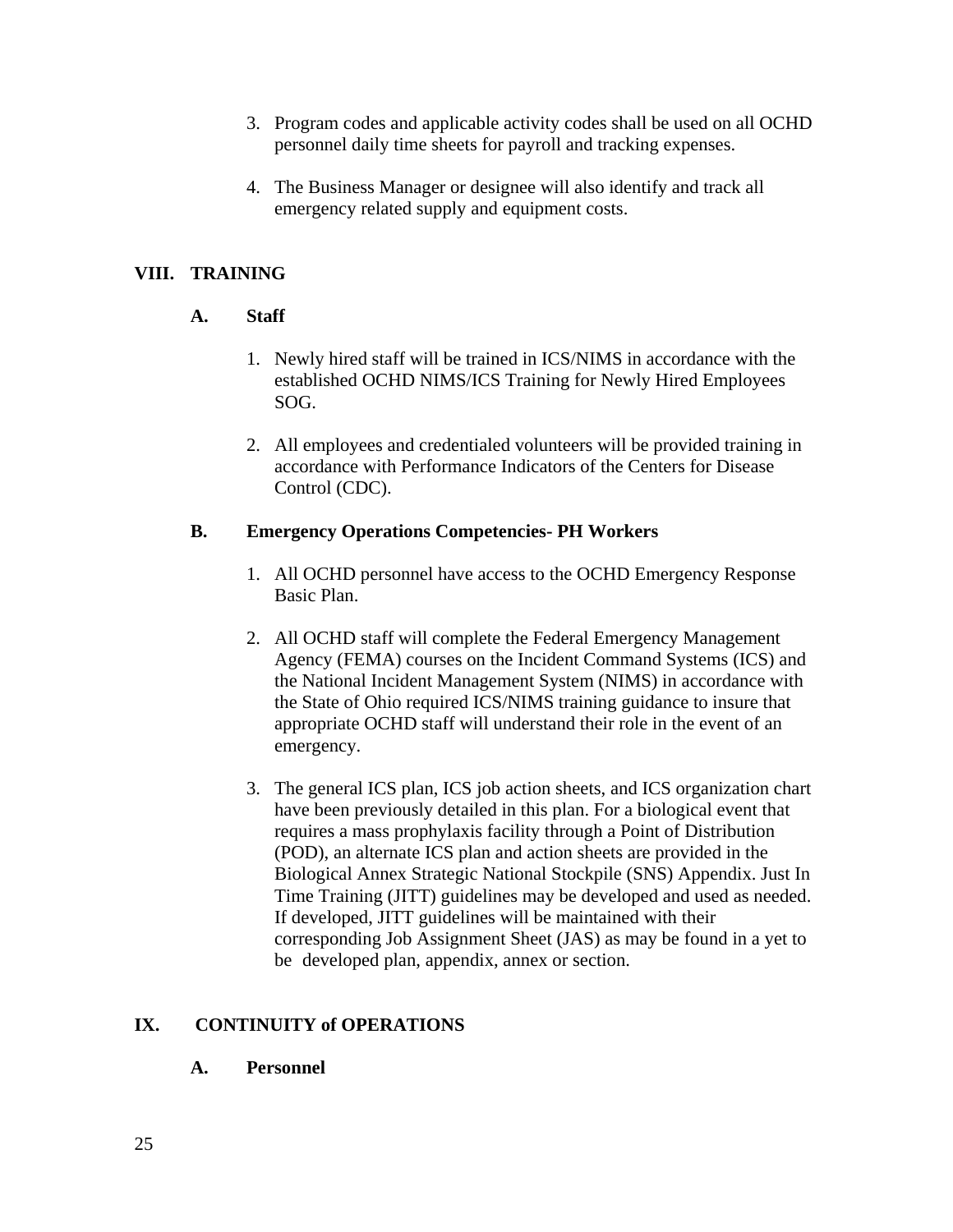- 1. The possibility that emergency and disaster occurrences could result in disruption of health department governance functions necessitates that all levels of health governance and their departments develop and maintain measures to ensure continuity of health services governance. (See Continuity of Operations Plan/SOG)
	- a. The line of succession for the Health Commissioner is as follows:
		- 1) Health Commissioner
		- 2) Director of Environmental Health
		- 3) Director of Nursing
	- b. The line of succession for the Director of Nursing is as follows:
		- 1) Director of Nursing
		- 2) Home Care Coordinator
	- c. The line of succession for the Director of Environmental Health is as follows:
		- 1) Director of Environmental Health
		- 2) Registered Sanitarian
	- d. The line of succession for the Administrative Secretary is as follows:
		- 1) Administrative Secretary
		- 2) Clerical Supervisor
	- e. The line of succession for the Epidemiologist is as follows:
		- 1) Epidemiologist
		- 2) Contra Epidemiologist
		- 3) Mutual Aid Agreement Regional Partner Epidemiologist
	- f. The line of succession for the Business Manager is as follows:
		- 1) Business Manager
		- 2) Account Clerk

#### **B. Facilities**

- 1. Upon receiving the emergency notification, Ottawa County Health Department personnel will assemble at the health department office Located at1856 E. Perry Street, Port Clinton, Ohio 43452.
	- a. An OCHD Operations Center may be activated in the OCHD Board Room.
	- b. The Health Commissioner will report to the Ottawa County EOC if it has been activated.